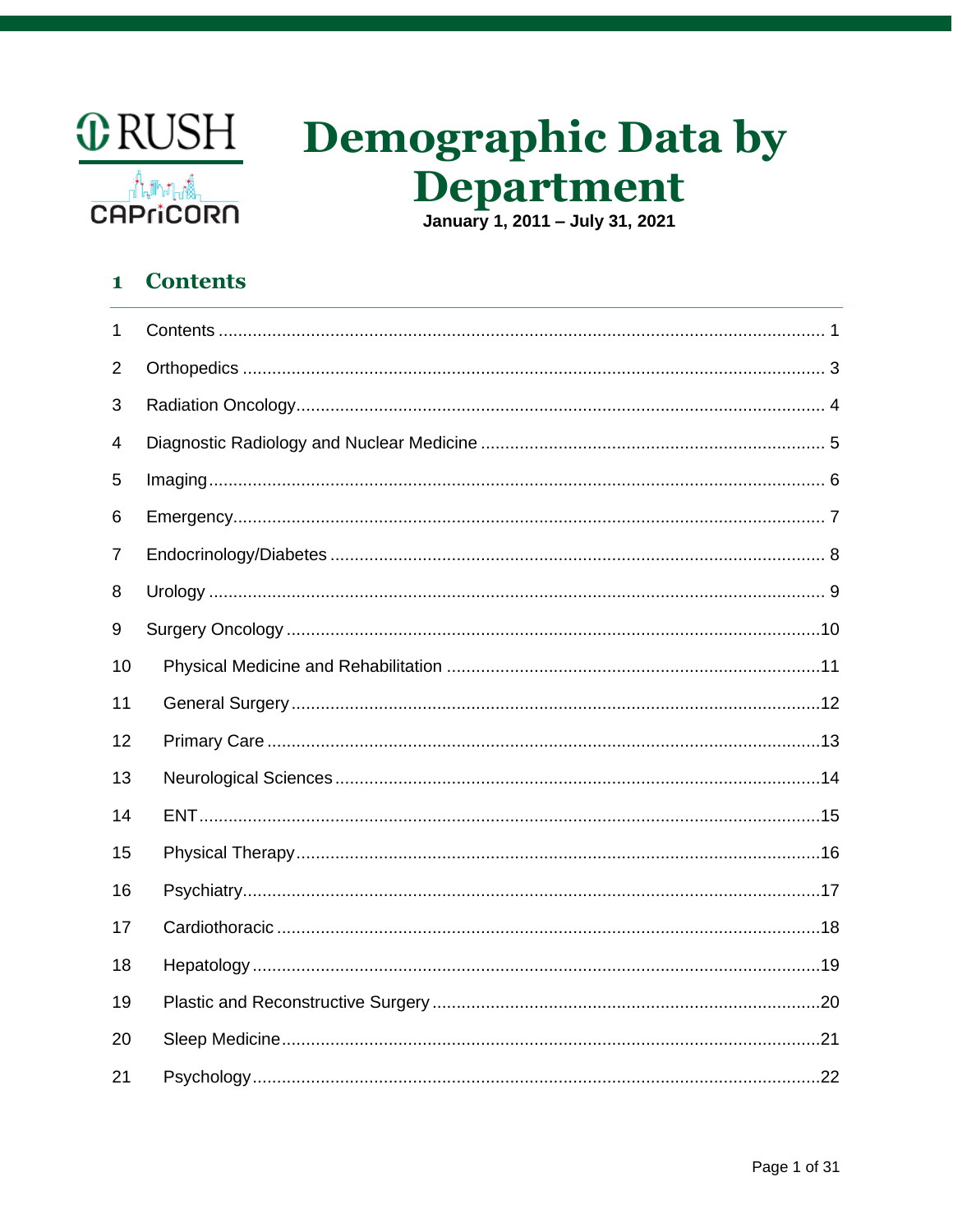| 23 |  |
|----|--|
|    |  |
| 24 |  |
| 25 |  |
| 26 |  |
| 27 |  |
| 28 |  |
| 29 |  |
| 30 |  |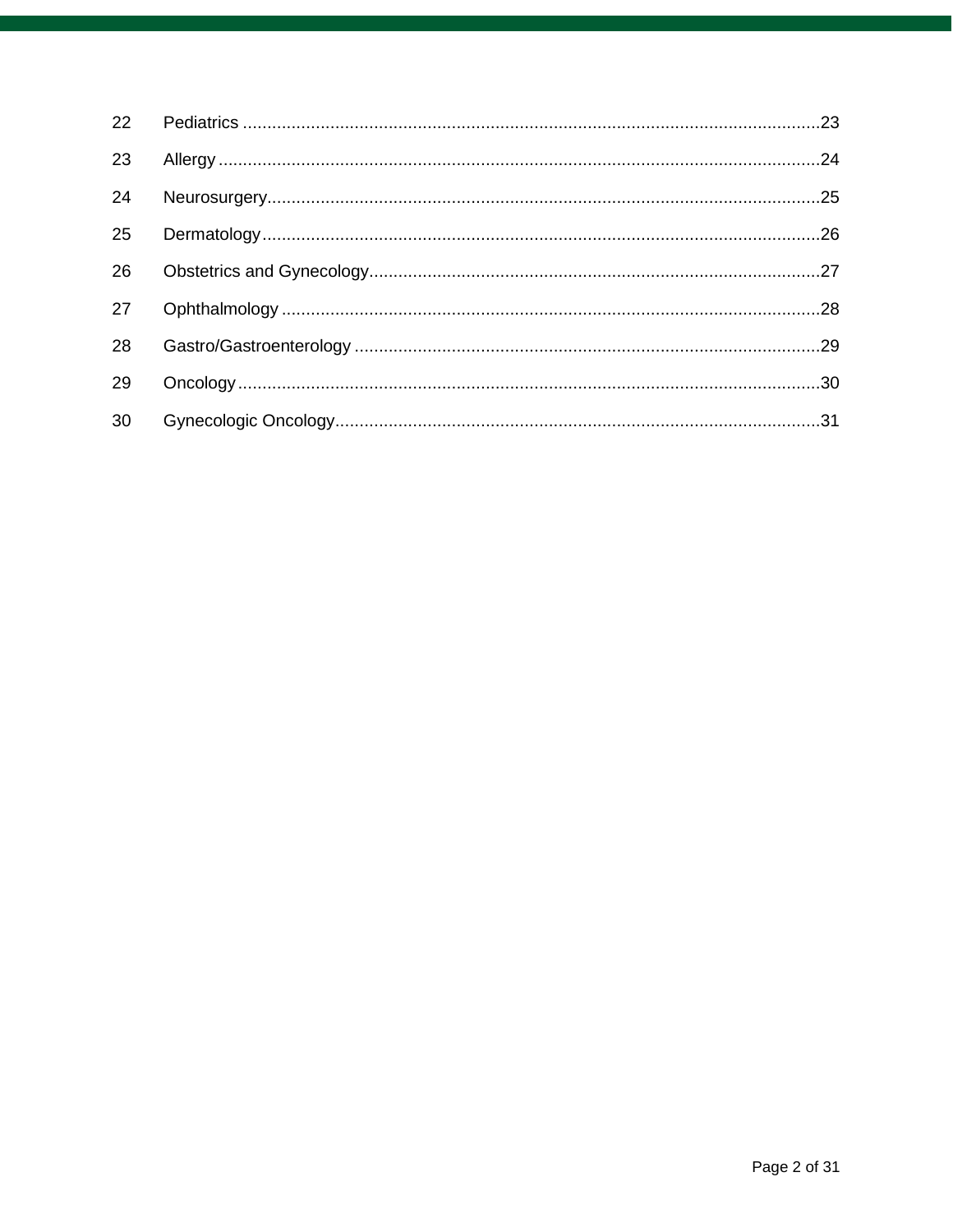## <span id="page-2-0"></span>**2 Orthopedics**

### **Total Patient Count:** 54,593

White 41,108 (75.30%) Black or African American 5904 (10.81%) Asian 1301 (2.38%) Other 5539 (10.15%) Unknown 611 (1.11%)

Hispanic or Latinx 7248 (13.28%) Not Hispanic or Latinx 46,877 (85.87%) Unknown 338 (0.62%)

## Male 24,742 (45.32%) Female 29,721 (54.44%) Unknown 0 (0.00%)

| <18   | 2984 (5.47%)    |
|-------|-----------------|
| 18-24 | 2598 (4.76%)    |
| 25-44 | 6766 (12.39%)   |
| 45-64 | 17,997 (32.97%) |
| 65-74 | 13,354 (24.46%) |
| >75   | 10,764 (19.72%) |

### **Race Count of Unique Patients**

### **Ethnicity Count of Unique Patients**

### **Sex Count of Unique Patients**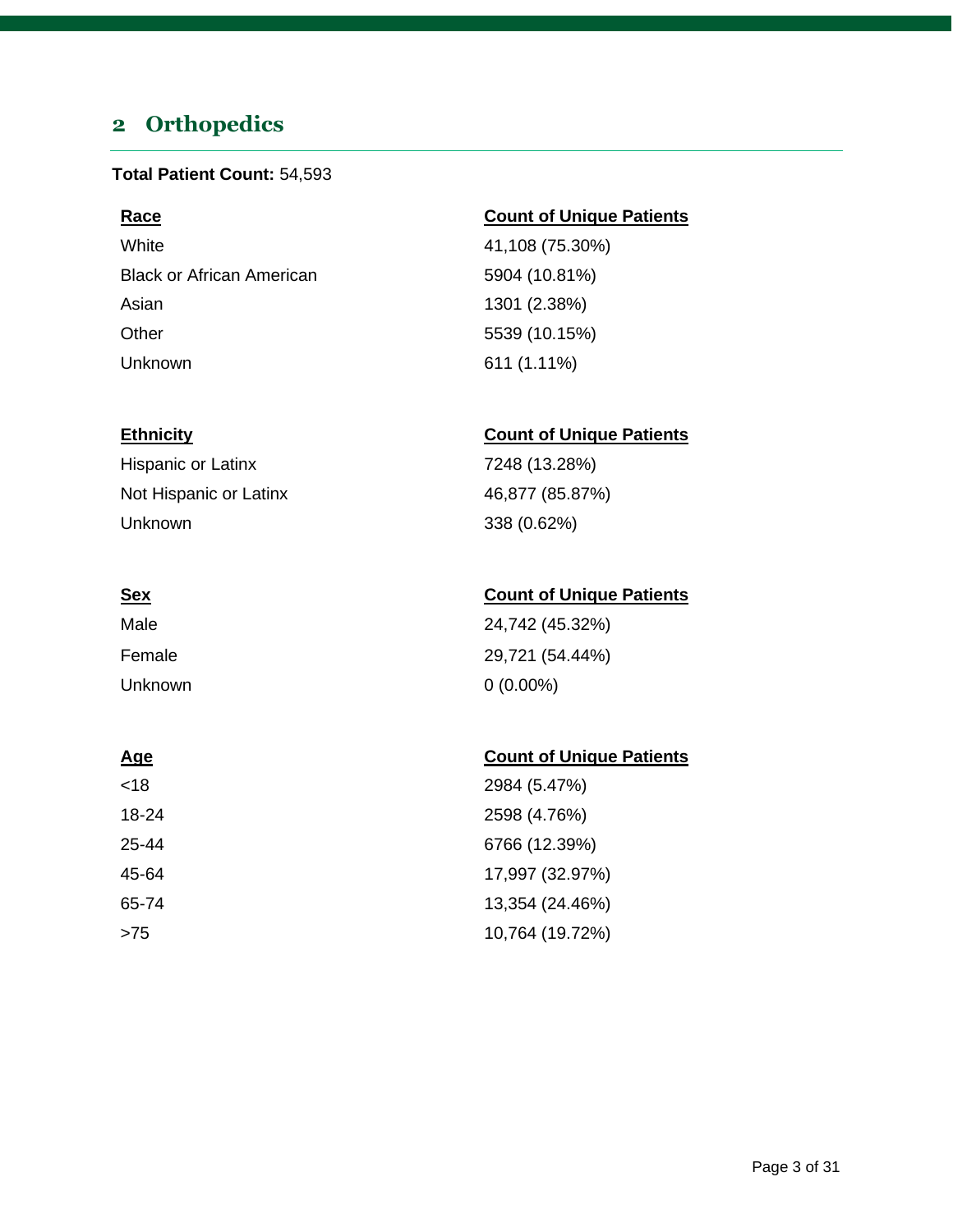## <span id="page-3-0"></span>**3 Radiation Oncology**

### **Total Patient Count**: 11,636

White 6976 (59.95%) Black or African American 2946 (25.32%) Asian 369 (3.17%) Other 1245 (10.70%) Unknown 100 (0.86%)

Hispanic or Latinx 1485 (12.76%) Not Hispanic or Latinx 10,104 (86.83%) Unknown 47 (0.40%)

| Male    | 4899 (42.10%) |
|---------|---------------|
| Female  | 6737 (57.90%) |
| Unknown | $0(0.00\%)$   |

| <18   | 18 (0.15%)    |
|-------|---------------|
| 18-24 | 62 (0.53%)    |
| 25-44 | 979 (8.41%)   |
| 45-64 | 3924 (33.72)  |
| 65-74 | 3559 (30.59%) |
| >75   | 3094 (26.59%) |

### **Race Count of Unique Patients**

### **Ethnicity Count of Unique Patients**

### **Sex Count of Unique Patients**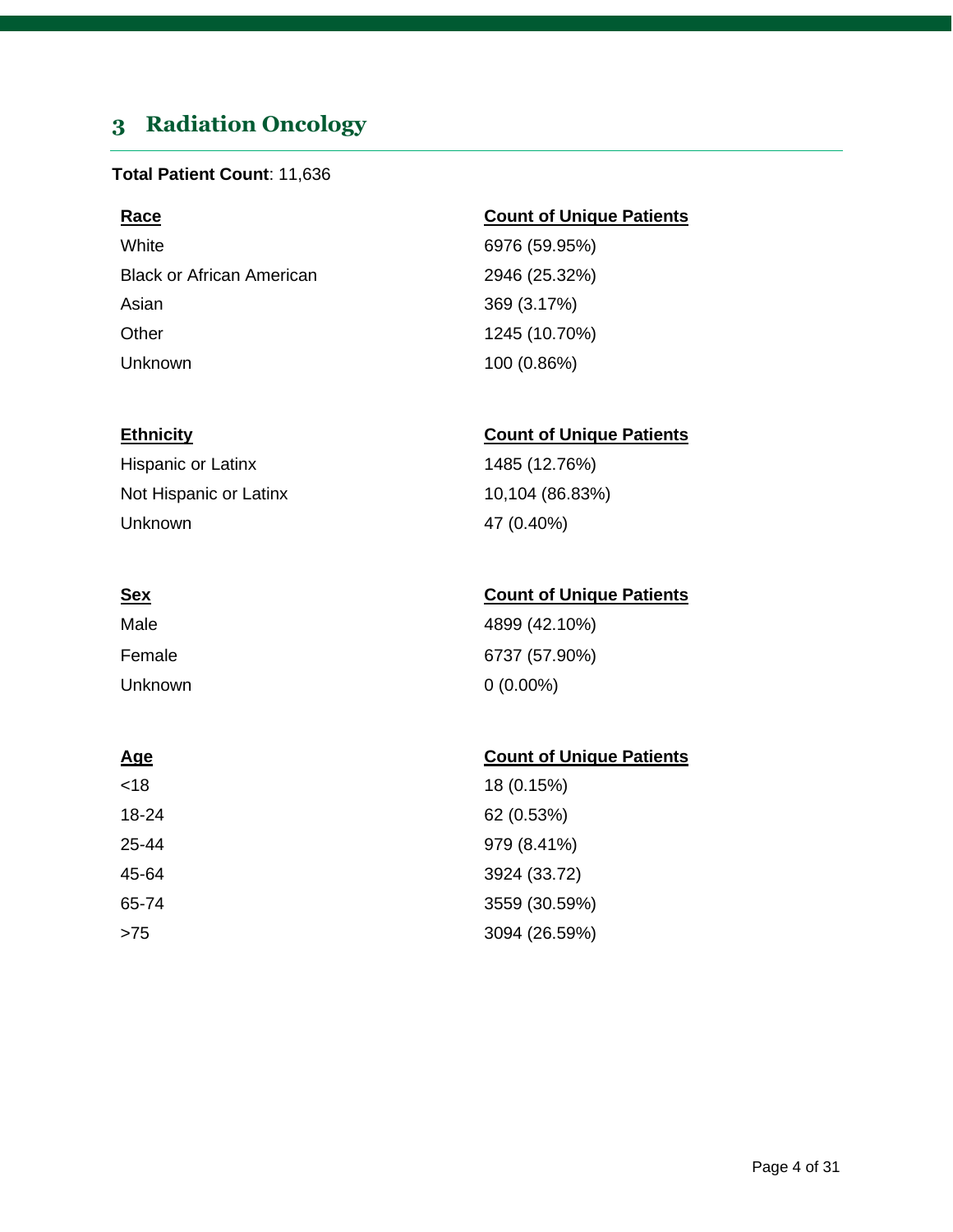## <span id="page-4-0"></span>**4 Diagnostic Radiology and Nuclear Medicine**

### **Total Patient Count:** 7601

White 3903 (51.35%) Black or African American 2630 (34.60%) Asian 217 (2.85%) Other 813 (10.70%) Unknown 38 (0.50%)

Hispanic or Latinx 1098 (14.44%) Not Hispanic or Latinx 6482 (85.28%) Unknown 21 (0.28%)

| Male    | 3793 (49.90%) |
|---------|---------------|
| Female  | 3808 (50.10%) |
| Unknown | $0(0.00\%)$   |

| <18   | 25 (0.33%)    |
|-------|---------------|
| 18-24 | 30 (0.39%)    |
| 25-44 | 445 (5.85%)   |
| 45-64 | 1983 (26.09%) |
| 65-74 | 2163 (28.46%) |
| >75   | 2955 (38.88%) |

### **Race Count of Unique Patients**

### **Ethnicity Count of Unique Patients**

### **Sex Count of Unique Patients**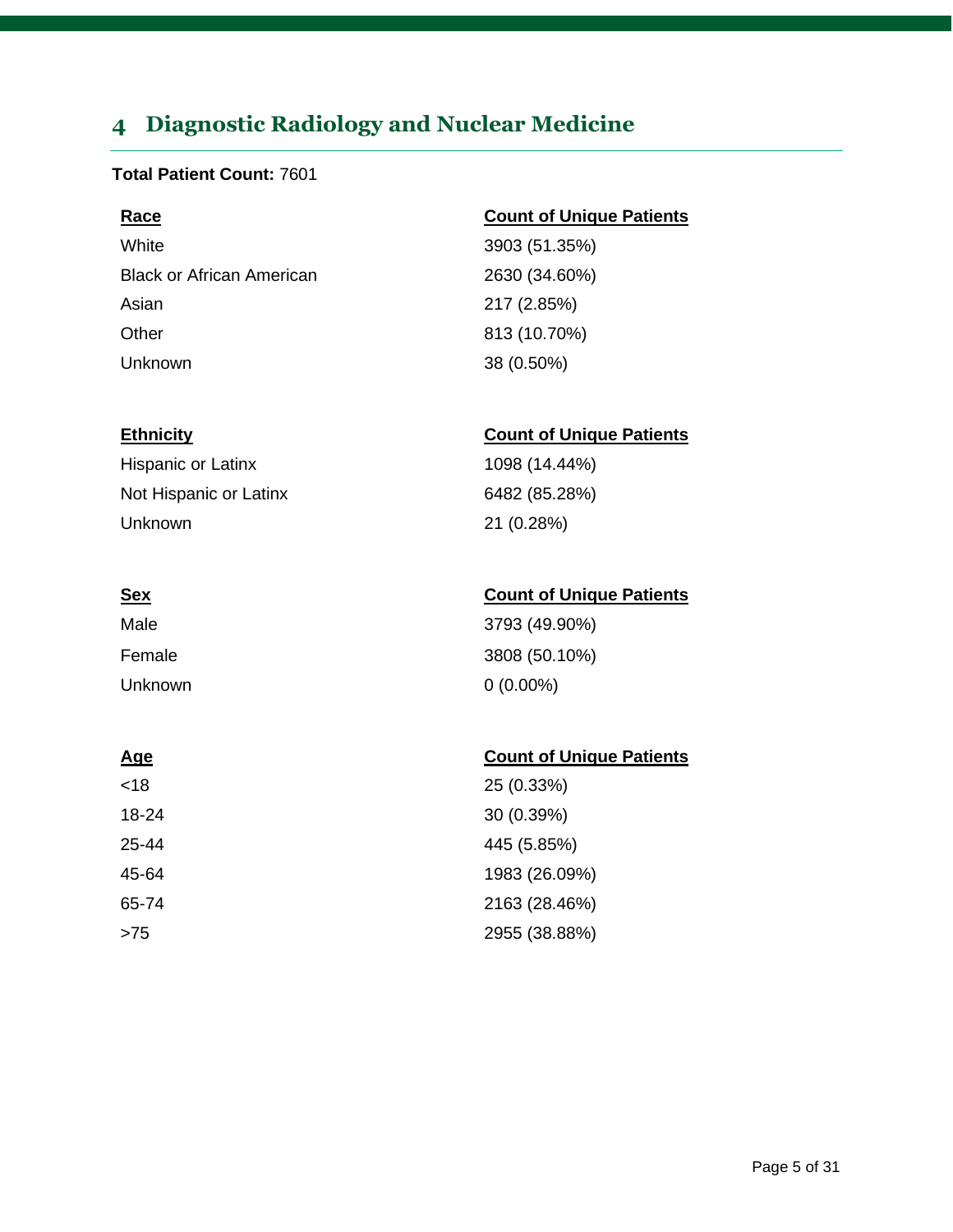## <span id="page-5-0"></span>**5 Imaging**

### **Total Patient Count**: 384,296

White 196,141 (51.04%) Black or African American 104,394 (27.16%) Asian 12,243 (3.19%) Other 64,104 (16.68%) Unknown 7414 (1.93%)

Hispanic or Latinx 74,982 (19.51%) Not Hispanic or Latinx 305,154 (79.41%) Unknown 4160 (1.08%)

## Male 146,269 (38.06%) Female 238,014 (61.94%) Unknown 13 (0.00%)

### **Age** Count of Unique Patients

| <18   | 24,900 (6.48%)   |
|-------|------------------|
| 18-24 | 19,315 (5.03%)   |
| 25-44 | 101,714 (26.47%) |
| 45-64 | 125,251 (32.59%) |
| 65-74 | 60,512 (15.75%)  |
| >75   | 52,604 (13.69%)  |

### **Race Count of Unique Patients**

### **Ethnicity Count of Unique Patients**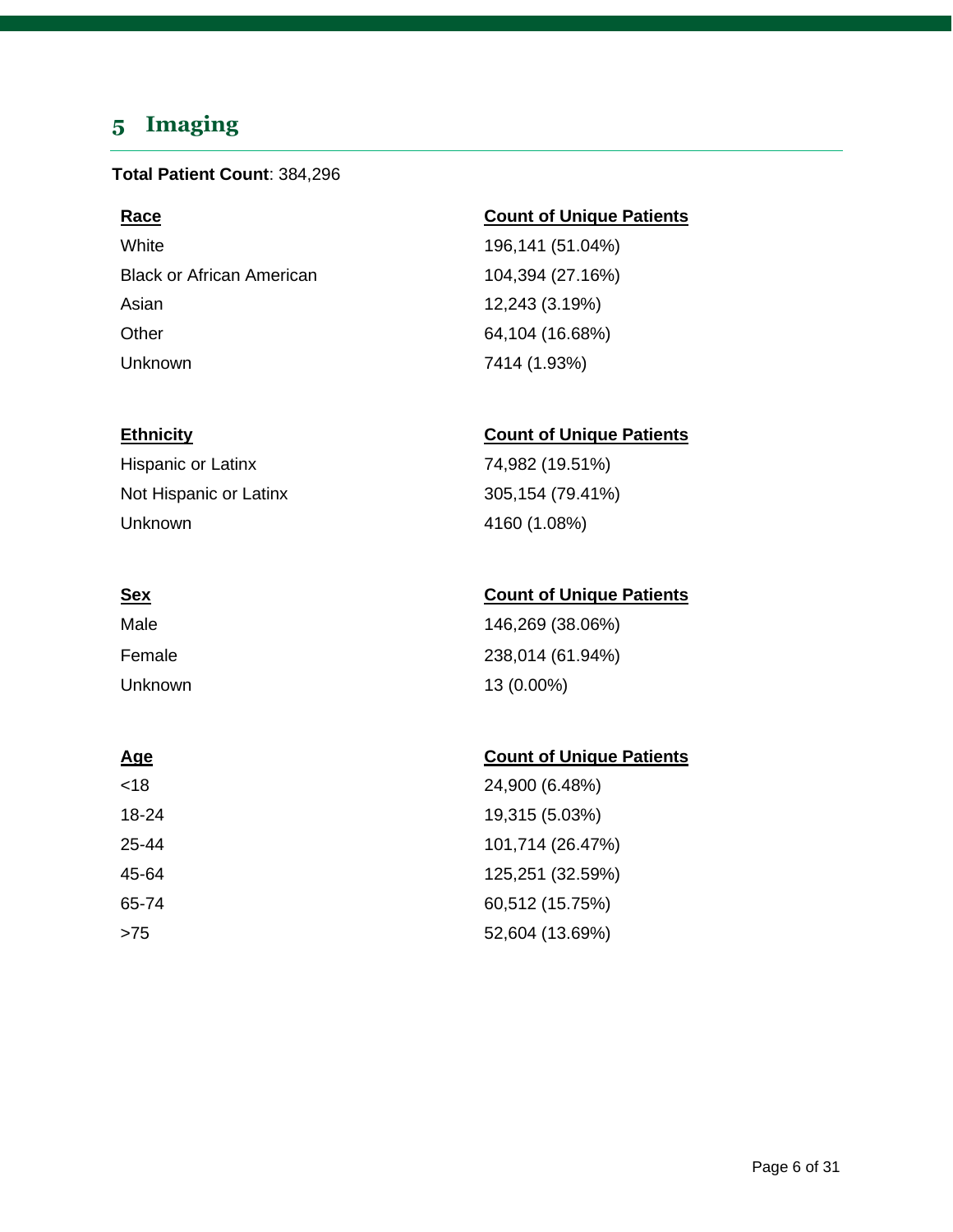## <span id="page-6-0"></span>**6 Emergency**

### **Total Patient Count**: 406,095

White 147,183 (36.24%) Black or African American 168,420 (41.47%) Asian 7996 (1.97%) Other 72,020 (17.73%) Unknown 10,476 (2.58%)

Hispanic or Latinx 91,348 (22.49%) Not Hispanic or Latinx 306,519 (75.48%) Unknown 8228 (2.03%)

Male 183,903 (45.29%) Female 222,177 (54.71%) Unknown 15 (0.00%)

<18 64,837 (15.97%) 18-24 35,491 (8.74%) 25-44 152,186 (37.48%) 45-64 94,690 (23.32%) 65-74 30,935 (7.62%) >75 27,945 (6.88%)

### **Race Count of Unique Patients**

### **Ethnicity Count of Unique Patients**

### **Sex Count of Unique Patients**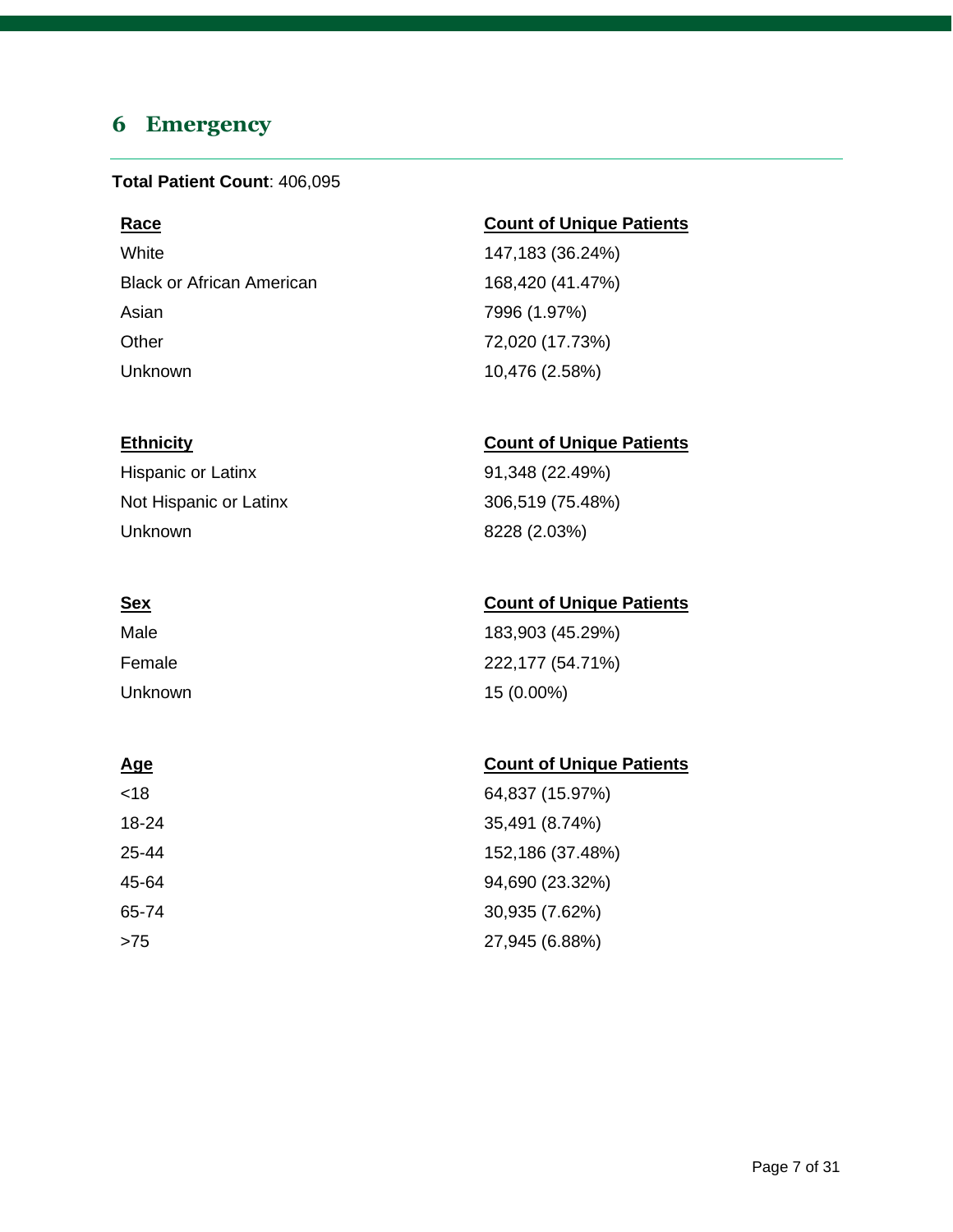## <span id="page-7-0"></span>**7 Endocrinology/Diabetes**

### **Total Patient Count**: 48,142

White 25,769 (53.53%) Black or African American 13,156 (27.33%) Asian 1785 (3.71%) Other 6798 (14.12%) Unknown 634 (1.32%)

Hispanic or Latinx 8436 (17.52%) Not Hispanic or Latinx 39,310 (81.65%) Unknown 396 (0.82%)

| Male    | 13,758 (28.58%) |
|---------|-----------------|
| Female  | 34,379 (71.41%) |
| Unknown | $<$ 11 (0.01%)  |

| <18   | $<$ 11 (0.00%)  |
|-------|-----------------|
| 18-24 | 1099 (2.28%)    |
| 25-44 | 13,454 (27.95%) |
| 45-64 | 17,406 (36.16%) |
| 65-74 | 8863 (18.41%)   |
| >75   | 7319 (15.20%)   |

### **Race Count of Unique Patients**

### **Ethnicity Count of Unique Patients**

### **Sex Count of Unique Patients**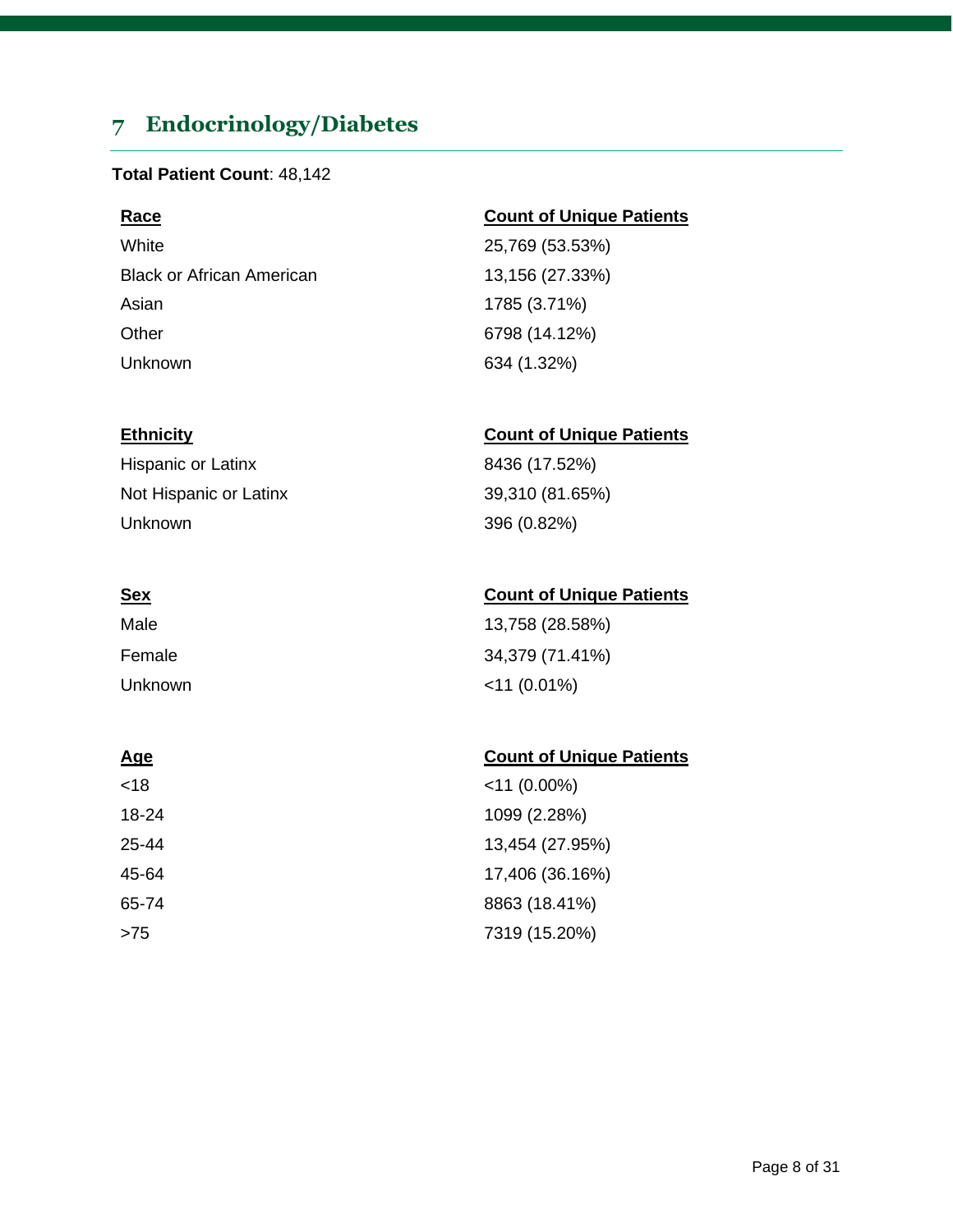## <span id="page-8-0"></span>**8 Urology**

### **Total Patient Count**: 33,718

White 16,954 (50.28%) Black or African American 8842 (26.22%) Asian 1214 (3.60%) Other 6035 (17.90%) Unknown 673 (1.20%)

Hispanic or Latinx 7421 (22.00%) Not Hispanic or Latinx 25,965 (77.00%) Unknown 332 (0.98%)

| Male    | 24,663 (73.14%) |
|---------|-----------------|
| Female  | 9053 (26.85%)   |
| Unknown | $<$ 11 (0.01%)  |

| <18   | 2284 (6.77%)    |
|-------|-----------------|
| 18-24 | 900 (2.67%)     |
| 25-44 | 7346 (21.79%)   |
| 45-64 | 10,011 (29.69%) |
| 65-74 | 6455 (19.14%)   |
| >75   | 6722 (19.94%)   |

### **Race Count of Unique Patients**

### **Ethnicity Count of Unique Patients**

### **Sex Count of Unique Patients**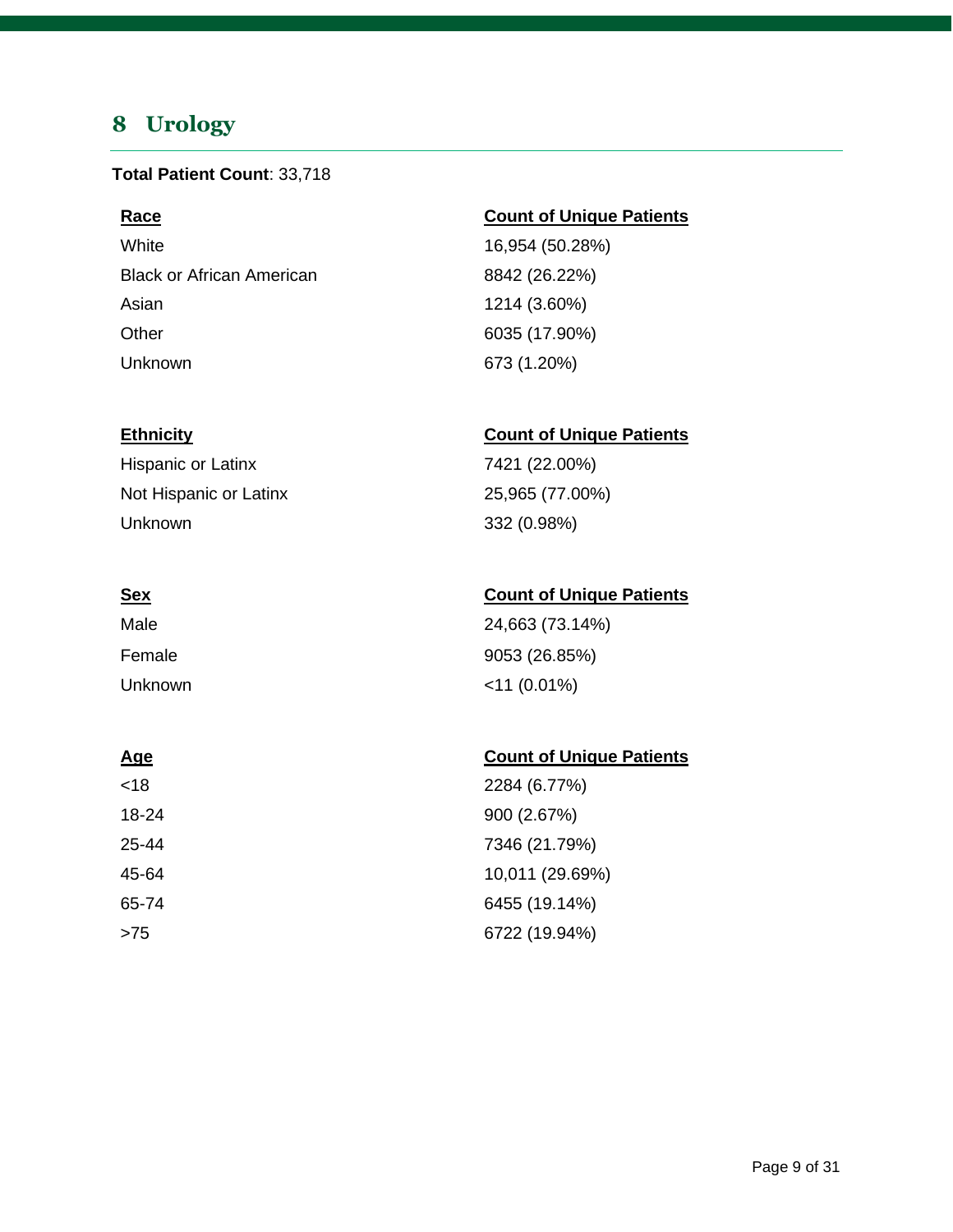## <span id="page-9-0"></span>**9 Surgery Oncology**

### **Total Patient Count**: 3887

| <b>Race</b>                      | <b>Count of Unique Patients</b> |
|----------------------------------|---------------------------------|
| White                            | 2526 (64.99%)                   |
| <b>Black or African American</b> | 790 (20.32%)                    |
| Asian                            | 109 (2.80%)                     |
| Other                            | 418 (10.75%)                    |
| Unknown                          | 44 (1.13%)                      |

### **Ethnicity Count of Unique Patients**

| Hispanic or Latinx     | 488 (12.55%)  |
|------------------------|---------------|
| Not Hispanic or Latinx | 3374 (86.80%) |
| Unknown                | 25 (0.64%)    |

| ٠<br>I |  |
|--------|--|
|        |  |

| <u>Sex</u> | <b>Count of Unique Patients</b> |
|------------|---------------------------------|
| Male       | 569 (14.64%)                    |
| Female     | 3318 (85.36%)                   |
| Unknown    | $0(0.00\%)$                     |

| <18   | $<$ 11 (0.10%) |
|-------|----------------|
| 18-24 | 45 (1.16%)     |
| 25-44 | 541 (13.92%)   |
| 45-64 | 1535 (39.50%)  |
| 65-74 | 1034 (26.60%)  |
| >75   | 728 (18.73%)   |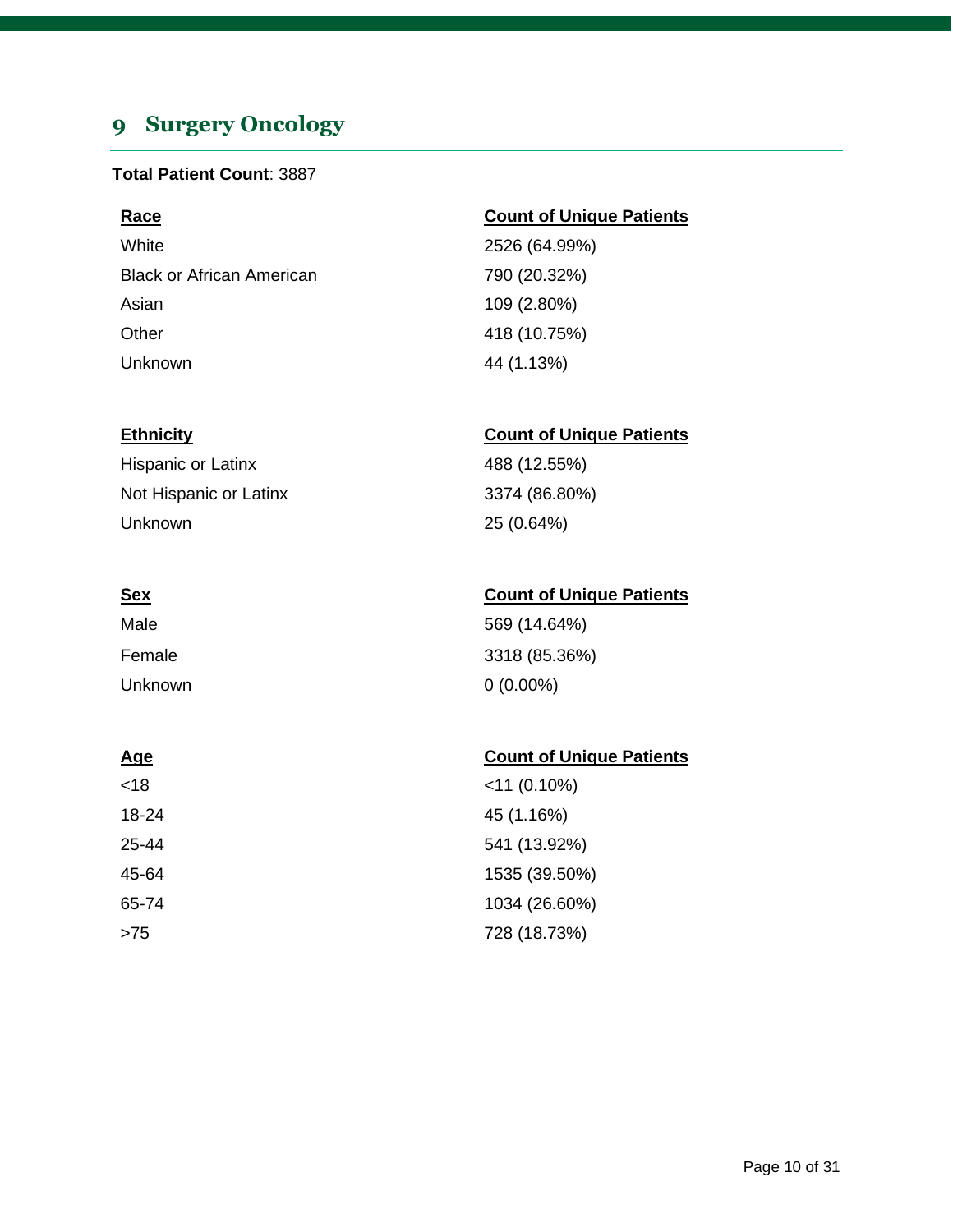## <span id="page-10-0"></span>**10 Physical Medicine and Rehabilitation**

### **Total Patient Count**: 23,450

White 12,674 (54.05%) Black or African American 6942 (29.60%) Asian 574 (2.45%) Other 2843 (12.12%) Unknown 417 (1.78%)

Hispanic or Latinx 3407 (14.53%) Not Hispanic or Latinx 19,780 (84.35%) Unknown 263 (1.12%)

## Male 9304 (39.68%) Female 14,144 (60.32%) Unknown <11 (0.01%)

### **Age Count of Unique Patients**

| <18   | 965 (4.12%)   |
|-------|---------------|
| 18-24 | 423 (1.80%)   |
| 25-44 | 4214 (17.97%) |
| 45-64 | 7199 (30.70%) |
| 65-74 | 4737 (20.20%) |
| >75   | 5912 (25.21%) |

### **Race Count of Unique Patients**

### **Ethnicity Count of Unique Patients**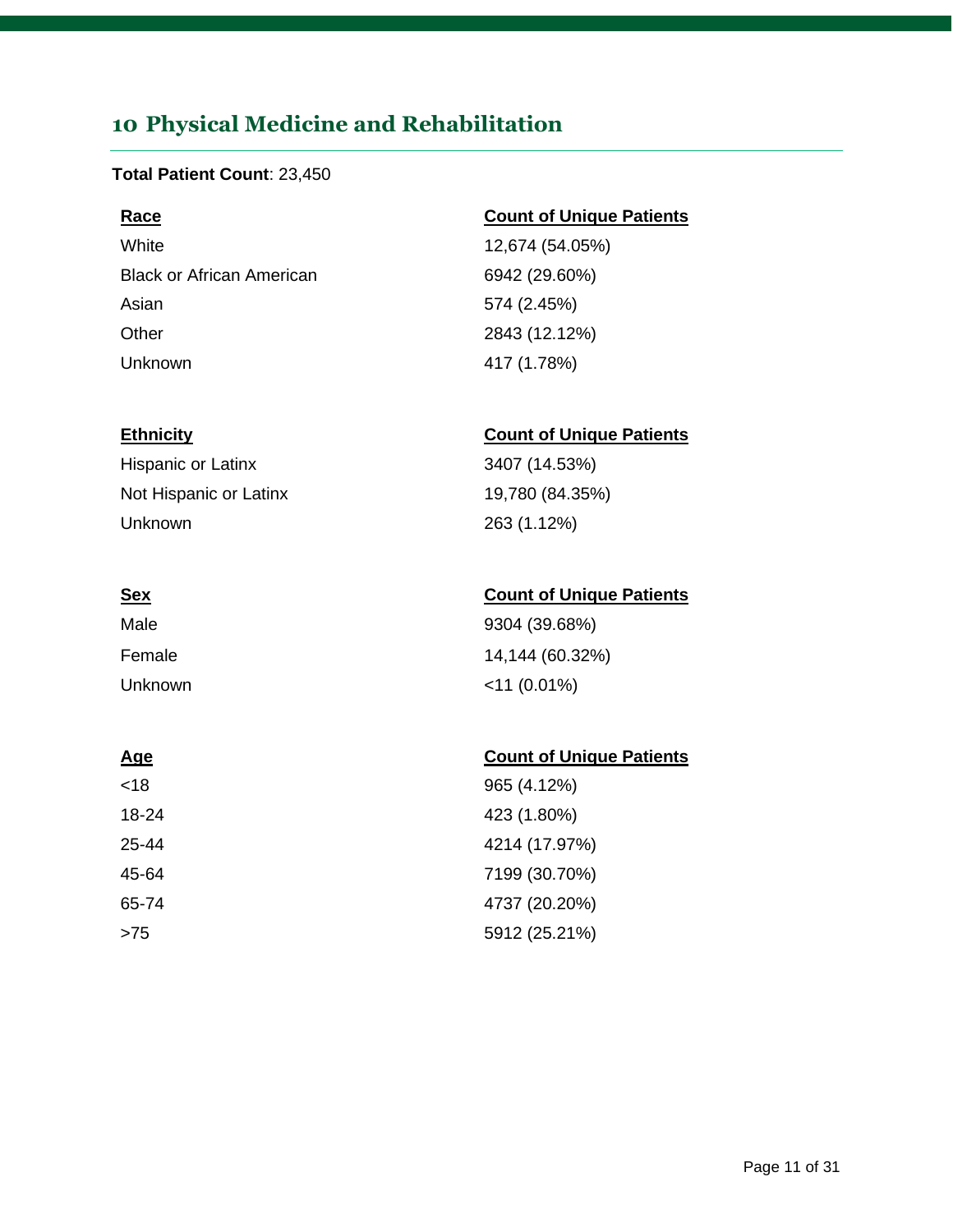## <span id="page-11-0"></span>**11 General Surgery**

### **Total Patient Count**: 89,472

White 50,967 (56.96%) Black or African American 21,233 (23.73%) Asian 2361 (2.64%) Other 13,321 (14.89%) Unknown 1590 (1.78%)

Hispanic or Latinx 16,537 (18.48%) Not Hispanic or Latinx 72,210 (80.71%) Unknown 725 (0.81%)

| Male    | 33,671 (37.63%) |
|---------|-----------------|
| Female  | 55,799 (62.36%) |
| Unknown | $<$ 11 (0.00%)  |

### **Age** Count of Unique Patients

| <18   | 1021 (1.14%)    |
|-------|-----------------|
| 18-24 | 2128 (2.38%)    |
| 25-44 | 22,121 (24.72%) |
| 45-64 | 32,955 (36.83%) |
| 65-74 | 16,356 (18.28%) |
| >75   | 14,891 (16.64%) |

### **Race Count of Unique Patients**

### **Ethnicity Count of Unique Patients**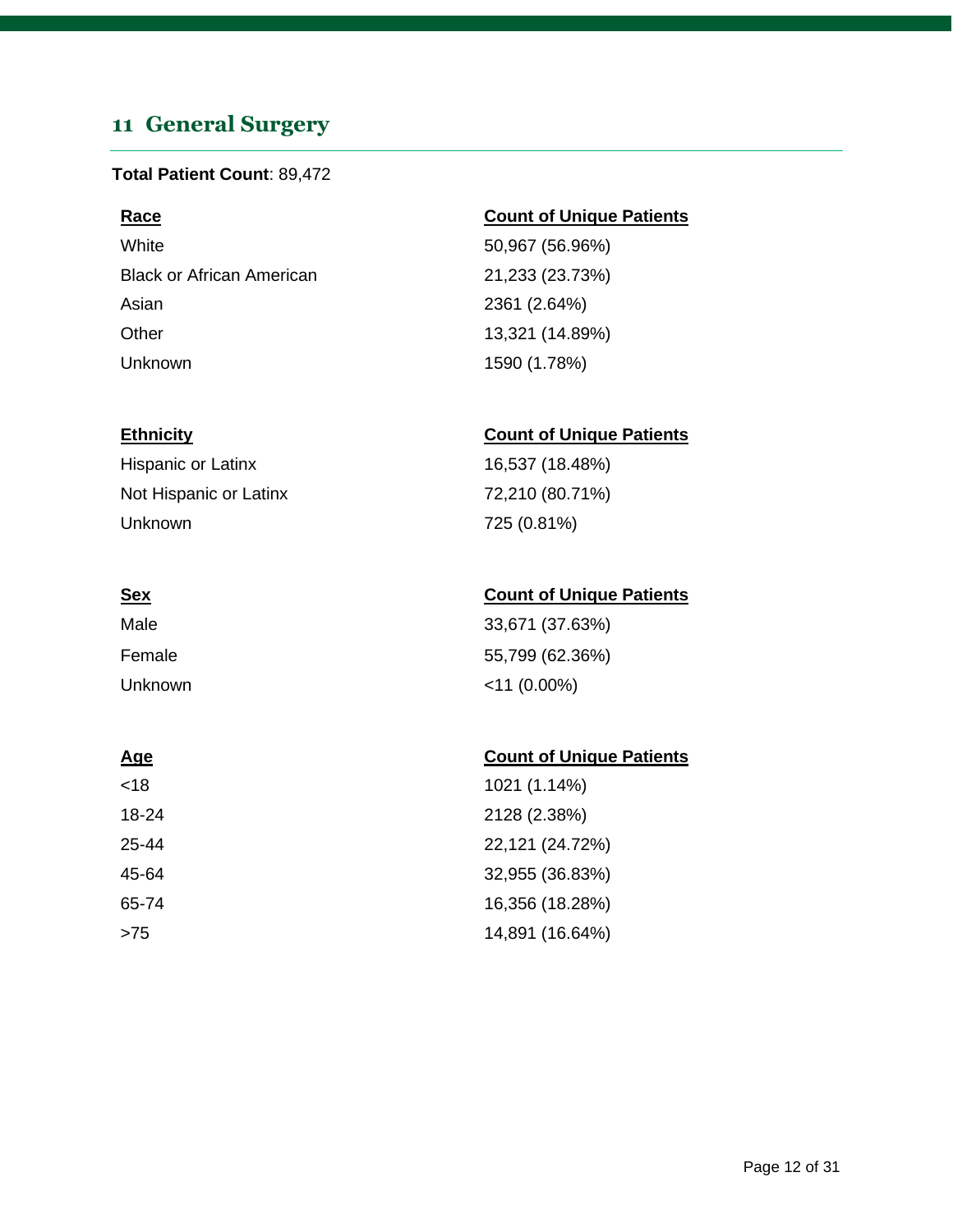## <span id="page-12-0"></span>**12 Primary Care**

### **Total Patient Count**: 260,501

White 140,661 (54.00%) Black or African American 62,150 (23.86%) Asian 12,947 (4.97%) Other 38,219 (14.67%) Unknown 6524 (2.50%)

Hispanic or Latinx 48,818 (18.74%) Not Hispanic or Latinx 207,586 (79.69%) Unknown 4097 (1.57%)

| Male    | 107,375 (41.22%) |
|---------|------------------|
| Female  | 153,117 (58.78%) |
| Unknown | $<$ 11 (0.00%)   |

### **Age** Count of Unique Patients

| <18   | 15,955 (6.13%)   |
|-------|------------------|
| 18-24 | 15,634 (6.00%)   |
| 25-44 | 100,606 (38.62%) |
| 45-64 | 75,686 (29.05%)  |
| 65-74 | 30,505 (11.71%)  |
| >75   | 22,115 (8.49%)   |

### **Race Count of Unique Patients**

### **Ethnicity Count of Unique Patients**

### **Sex Count of Unique Patients**

### Page 13 of 31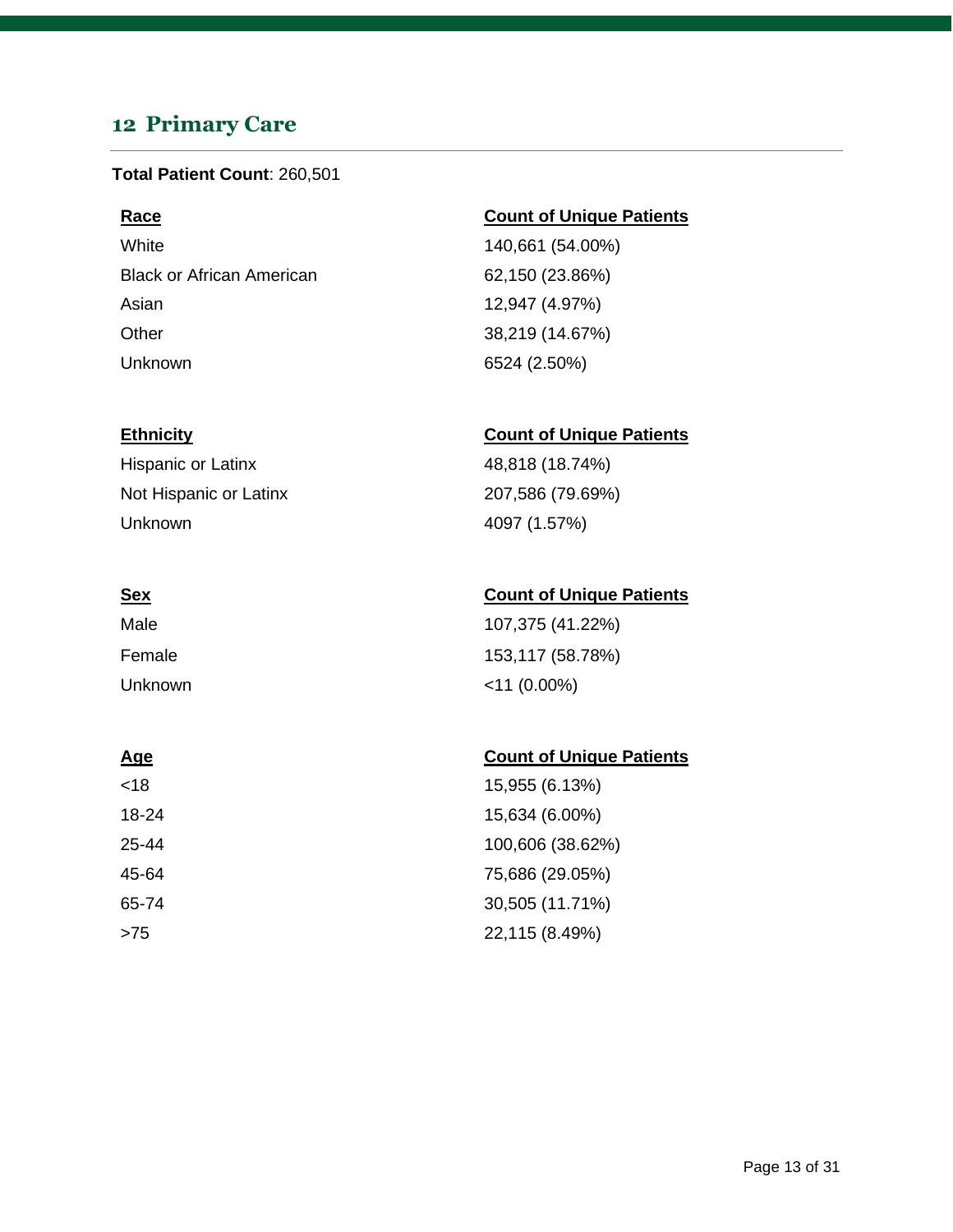## <span id="page-13-0"></span>**13 Neurological Sciences**

### **Total Patient Count**: 84,304

White 50,475 (59.87%) Black or African American 19,324 (22.92%) Asian 2331 (2.77%) Other 10,353 (12.28%) Unknown 1821 (2.16%)

### **Race Count of Unique Patients**

### **Ethnicity Count of Unique Patients**

Hispanic or Latinx 12,058 (14.30%) Not Hispanic or Latinx 70,957 (84.17%) Unknown 1289 (1.53%)

### **Sex Count of Unique Patients**

| Male    | 34,480 (40.90%) |
|---------|-----------------|
| Female  | 49,814 (59.09%) |
| Unknown | $<$ 11 (0.01%)  |

| <18   | 907 (1.08%)     |
|-------|-----------------|
| 18-24 | 2816 (3.34%)    |
| 25-44 | 21,298 (25.26%) |
| 45-64 | 27,431 (32.54%) |
| 65-74 | 15,215 (18.05%) |
| >75   | 16,637 (19.73%) |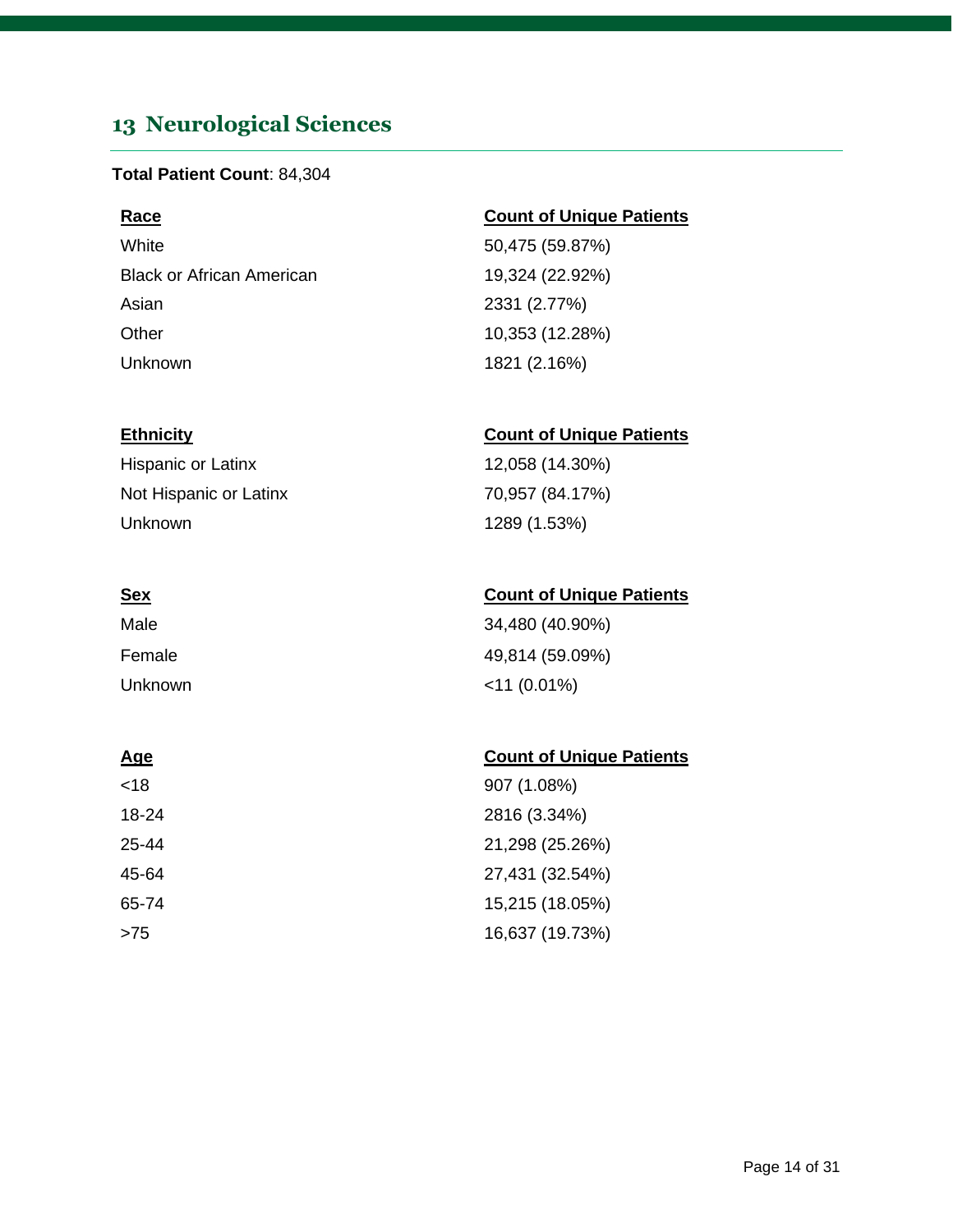### <span id="page-14-0"></span>**14 ENT**

### **Total Patient Count**: 24,945

White 18,521 (74.25%) Black or African American 1506 (6.04%) Asian 743 (2.98%) Other 3549 (14.23%) Unknown 626 (2.51%)

Hispanic or Latinx 5860 (23.49%) Not Hispanic or Latinx 18,842 (75.53%) Unknown 243 (0.97%)

| Male    | 11,529 (46.22%) |
|---------|-----------------|
| Female  | 13,416 (53.78%) |
| Unknown | $0(0.00\%)$     |

| <18   | 5769 (23.13%) |
|-------|---------------|
| 18-24 | 1848 (7.41%)  |
| 25-44 | 4709 (18.88%) |
| 45-64 | 6810 (27.30%) |
| 65-74 | 2815 (11.29%) |
| >75   | 2994 (12.00%) |

### **Race Count of Unique Patients**

### **Ethnicity Count of Unique Patients**

### **Sex Count of Unique Patients**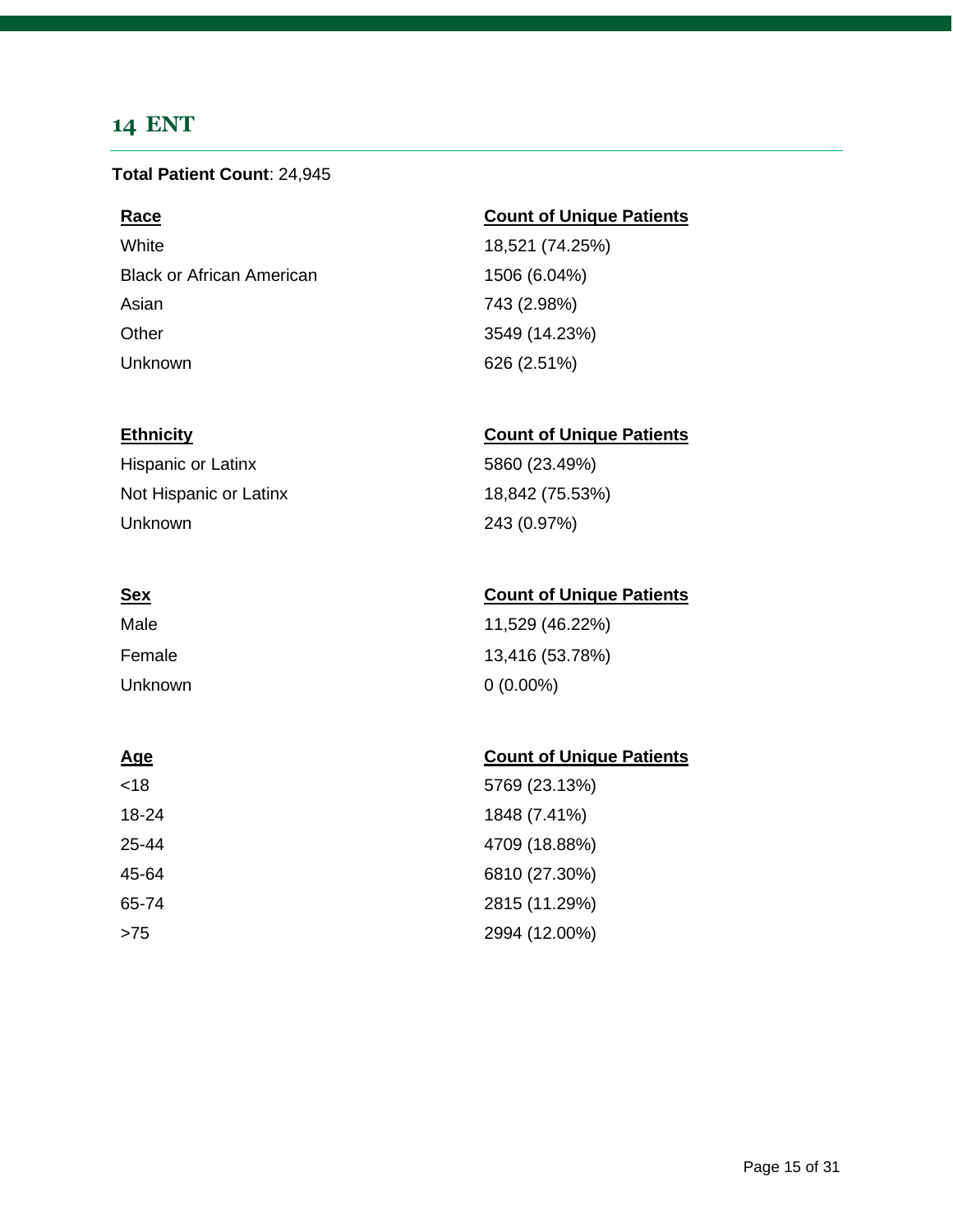## <span id="page-15-0"></span>**15 Physical Therapy**

### **Total Patient Count**: 28,934

White 15,672 (54.17%) Black or African American 7593 (26.24%) Asian 766 (2.65%) Other 4517 (15.61%) Unknown 386 (1.33%)

Hispanic or Latinx 4944 (17.09%) Not Hispanic or Latinx 23,798 (82.25%) Unknown 192 (0.66%)

| Male    | 13,054 (45.12%) |
|---------|-----------------|
| Female  | 15,880 (54.88%) |
| Unknown | $0(0.00\%)$     |

| <18   | 1272 (4.40%)  |
|-------|---------------|
| 18-24 | 623 (2.15%)   |
| 25-44 | 3108 (10.74%) |
| 45-64 | 9331 (32.25%) |
| 65-74 | 7310 (25.26%) |
| >75   | 7290 (25.20%) |

### **Race Count of Unique Patients**

### **Ethnicity Count of Unique Patients**

### **Sex Count of Unique Patients**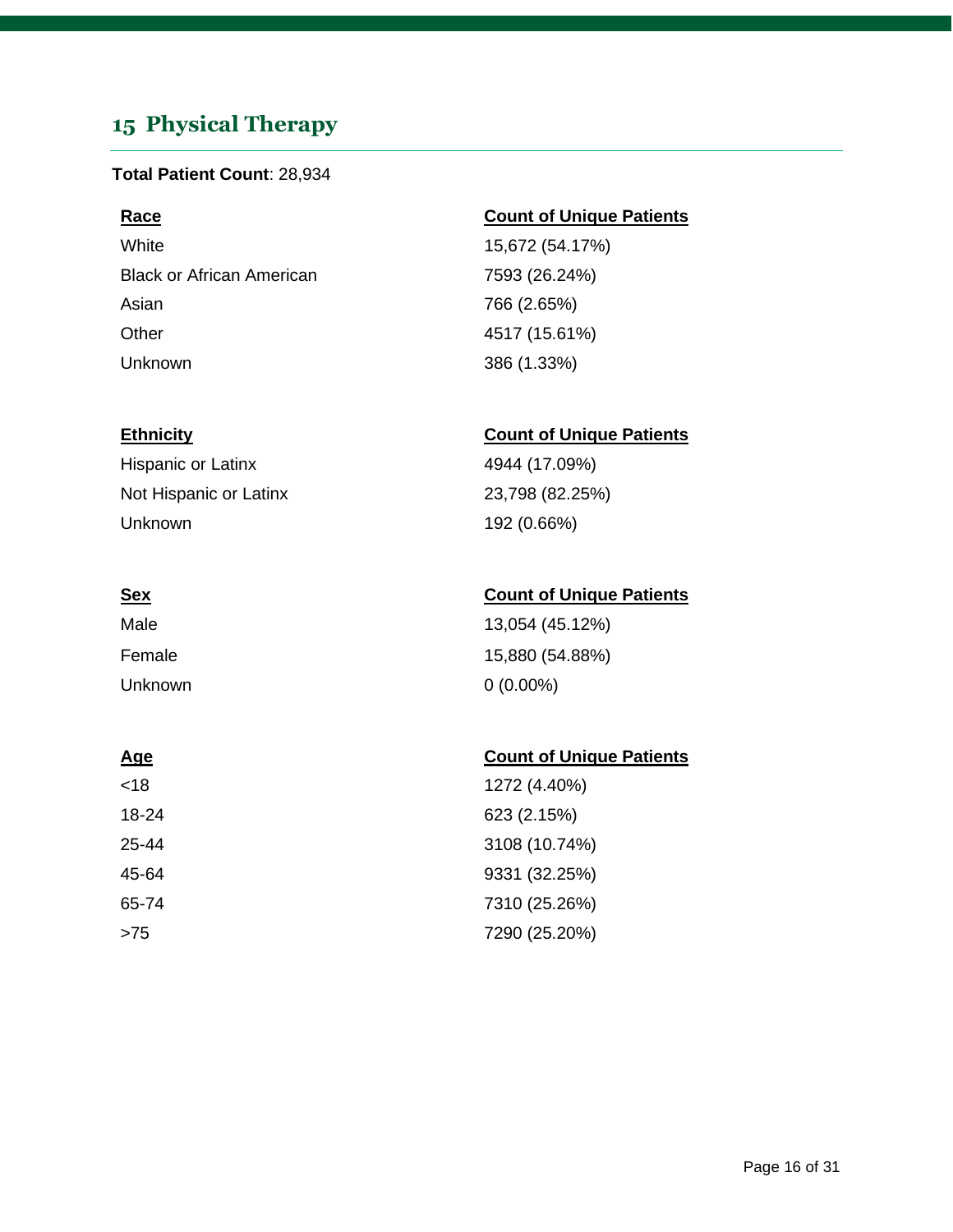## <span id="page-16-0"></span>**16 Psychiatry**

### **Total Patient Count**: 22,211

White 11,489 (51.73%) Black or African American 6790 (26.07%) Asian 530 (2.39%) Other 3613 (16.27%) Unknown 789 (3.55%)

Hispanic or Latinx 4796 (21.59%) Not Hispanic or Latinx 16,900 (76.09%) Unknown 515 (2.32%)

| Male    | 10,847 (48.84%) |
|---------|-----------------|
| Female  | 11,358 (51.14%) |
| Unknown | $<$ 11 (0.03%)  |

### **Age** Count of Unique Patients

| <18   | 3893 (17.53%) |
|-------|---------------|
| 18-24 | 3097 (13.94%) |
| 25-44 | 7451 (33.55%) |
| 45-64 | 4821 (21.71%) |
| 65-74 | 1652 (7.44%)  |
| >75   | 1297 (5.84%)  |

### **Race Count of Unique Patients**

### **Ethnicity Count of Unique Patients**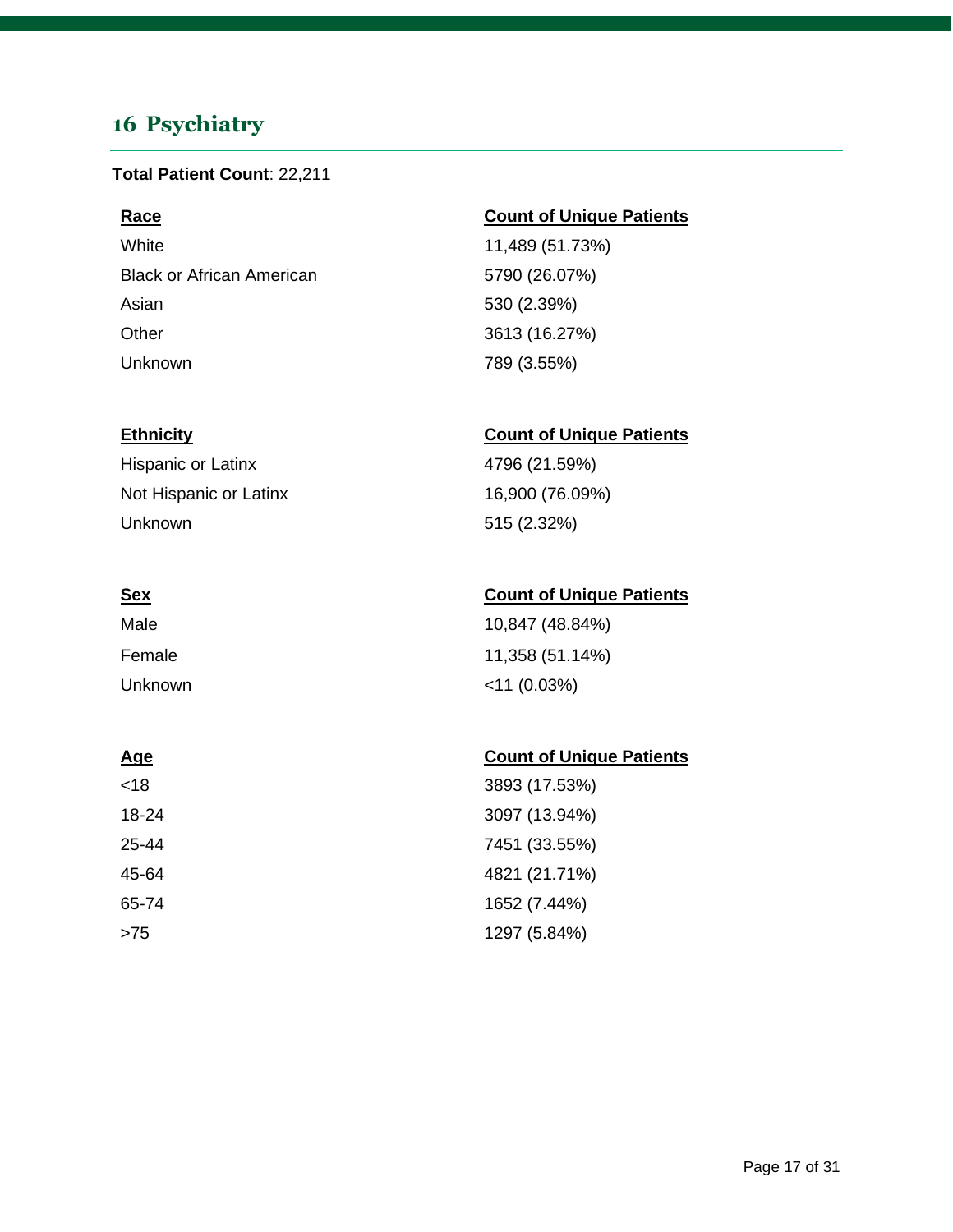## <span id="page-17-0"></span>**17 Cardiothoracic**

### **Total Patient Count:** 148,888

White 80,823 (54.28%) Black or African American 41,540 (27.90%) Asian 4208 (2.83%) Other 19,814 (13.31%) Unknown 2503 (1.68%)

Hispanic or Latinx 23,552 (15.82%) Not Hispanic or Latinx 123,713 (83.09%) Unknown 1623 (1.09%)

| Male    | 68,529 (46.03%) |
|---------|-----------------|
| Female  | 80,358 (53.97%) |
| Unknown | $<$ 11 (0.00%)  |

### **Age** Count of Unique Patients

| <18   | 6796 (4.56%)    |
|-------|-----------------|
| 18-24 | 4440 (2.98%)    |
| 25-44 | 21,737 (14.60%) |
| 45-64 | 44,751 (30.06%) |
| 65-74 | 32,705 (21.97%) |
| >75   | 38,459 (25.83%) |

### **Race Count of Unique Patients**

### **Ethnicity Count of Unique Patients**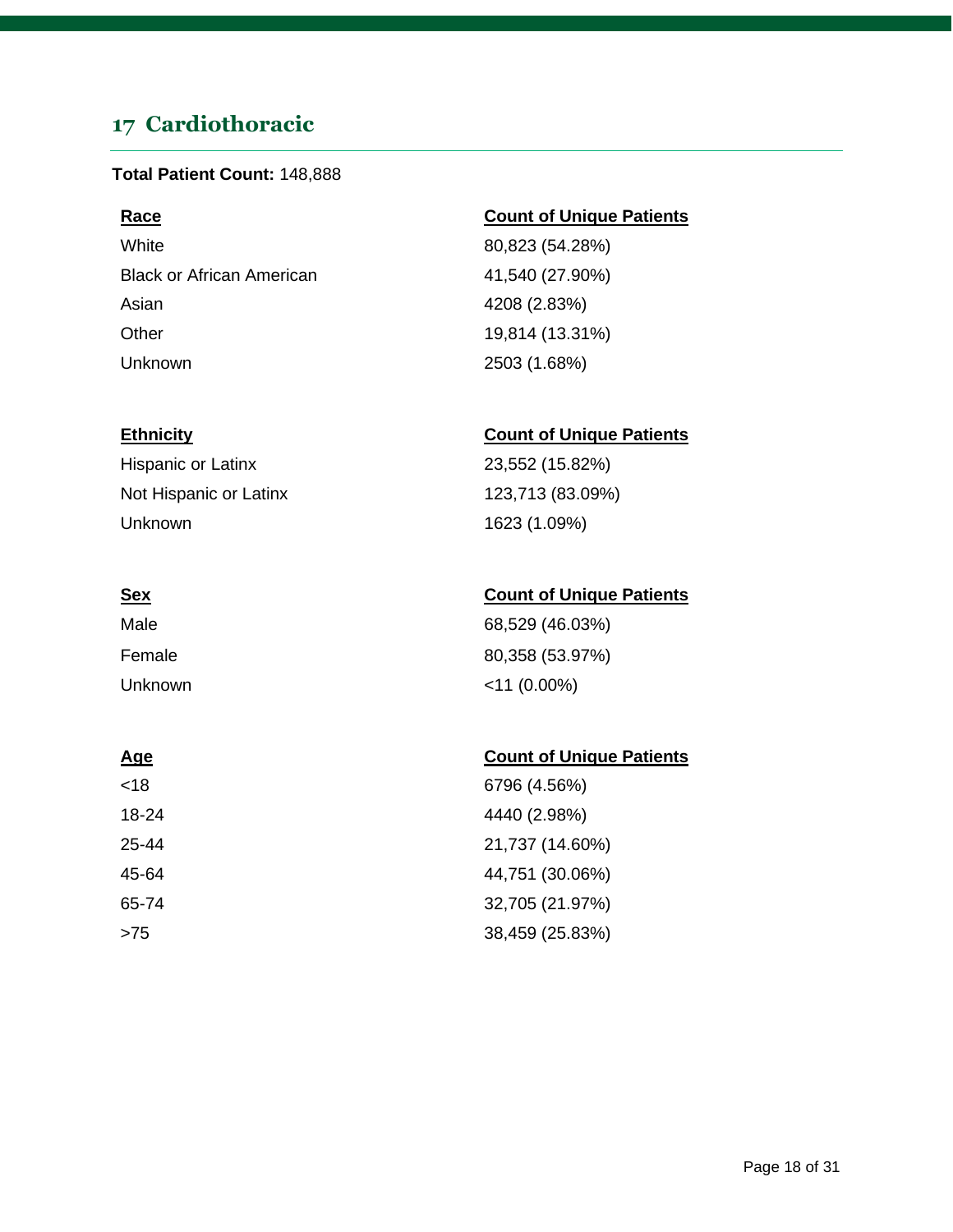## <span id="page-18-0"></span>**18 Hepatology**

### **Total Patient Count:** 12,908

White 6164 (47.75%) Black or African American 3371 (26.12%) Asian 708 (5.48%) Other 2440 (18.90%) Unknown 225 (1.74%)

Hispanic or Latinx 3099 (24.01%) Not Hispanic or Latinx 9645 (74.72%) Unknown 164 (1.27%)

| Male    | 6212 (48.13%) |
|---------|---------------|
| Female  | 6696 (51.87%) |
| Unknown | $0(0.00\%)$   |

| <18   | 38 (0.29%)    |
|-------|---------------|
| 18-24 | 156 (1.21%)   |
| 25-44 | 2656 (20.58%) |
| 45-64 | 5445 (42.18%) |
| 65-74 | 3137 (24.30%) |
| >75   | 1476 (11.43%) |

### **Race Count of Unique Patients**

### **Ethnicity Count of Unique Patients**

### **Sex Count of Unique Patients**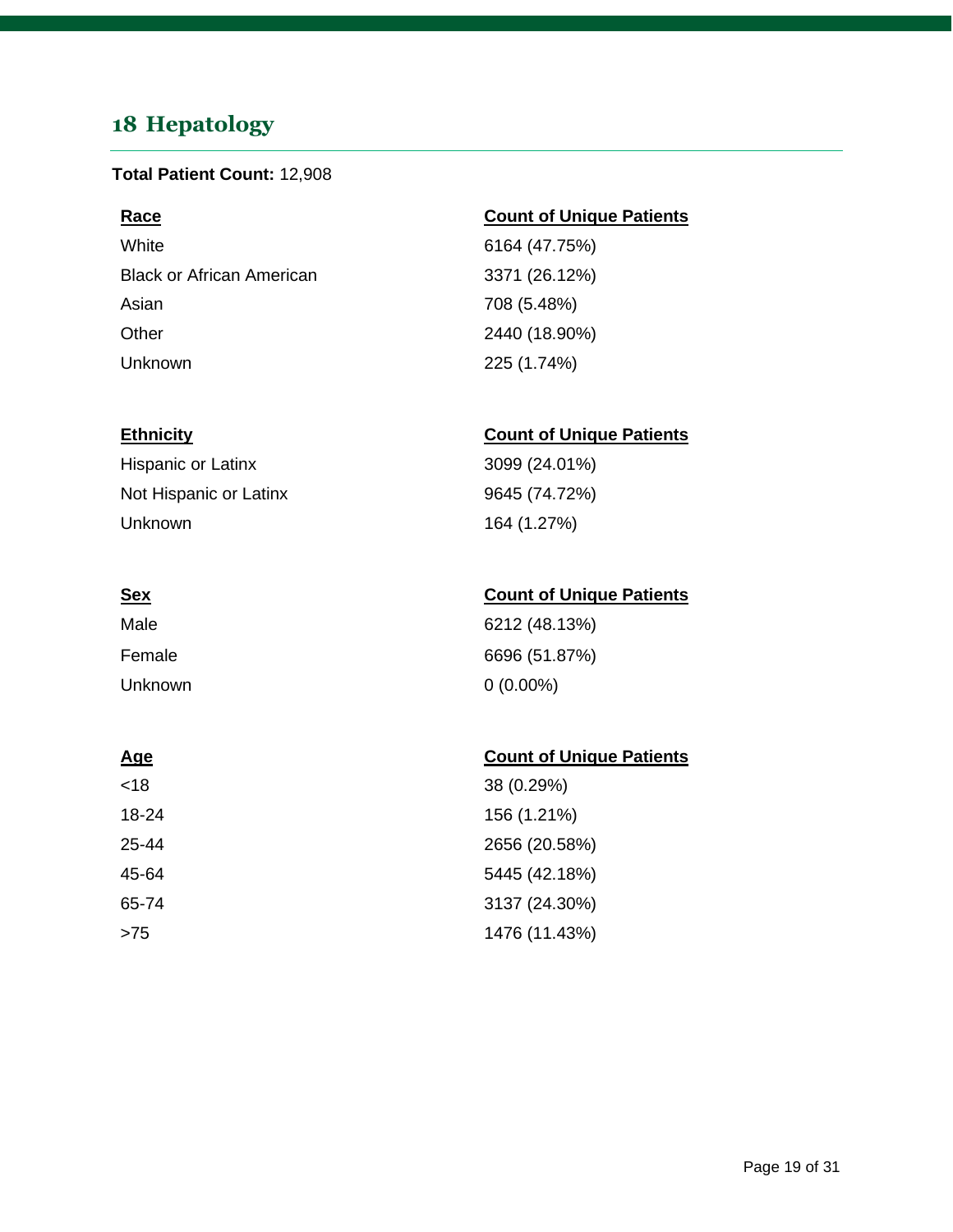## <span id="page-19-0"></span>**19 Plastic and Reconstructive Surgery**

### **Total Patient Count:** 9058

White 4667 (51.52%) Black or African American 2546 (28.11%) Asian 295 (3.26%) Other 1378 (15.21%) Unknown 172 (1.90%)

Hispanic or Latinx 1510 (16.67%) Not Hispanic or Latinx 7443 (82.17%) Unknown 105 (1.16%)

| Male    | 2072 (22.87%)  |
|---------|----------------|
| Female  | 6983 (77.09%)  |
| Unknown | $<$ 11 (0.03%) |

| <18   | 1091 (12.04%) |
|-------|---------------|
| 18-24 | 565 (6.24%)   |
| 25-44 | 2747 (30.33%) |
| 45-64 | 3254 (35.92%) |
| 65-74 | 977 (10.79%)  |
| >75   | 424 (4.68%)   |

### **Race Count of Unique Patients**

### **Ethnicity Count of Unique Patients**

### **Sex Count of Unique Patients**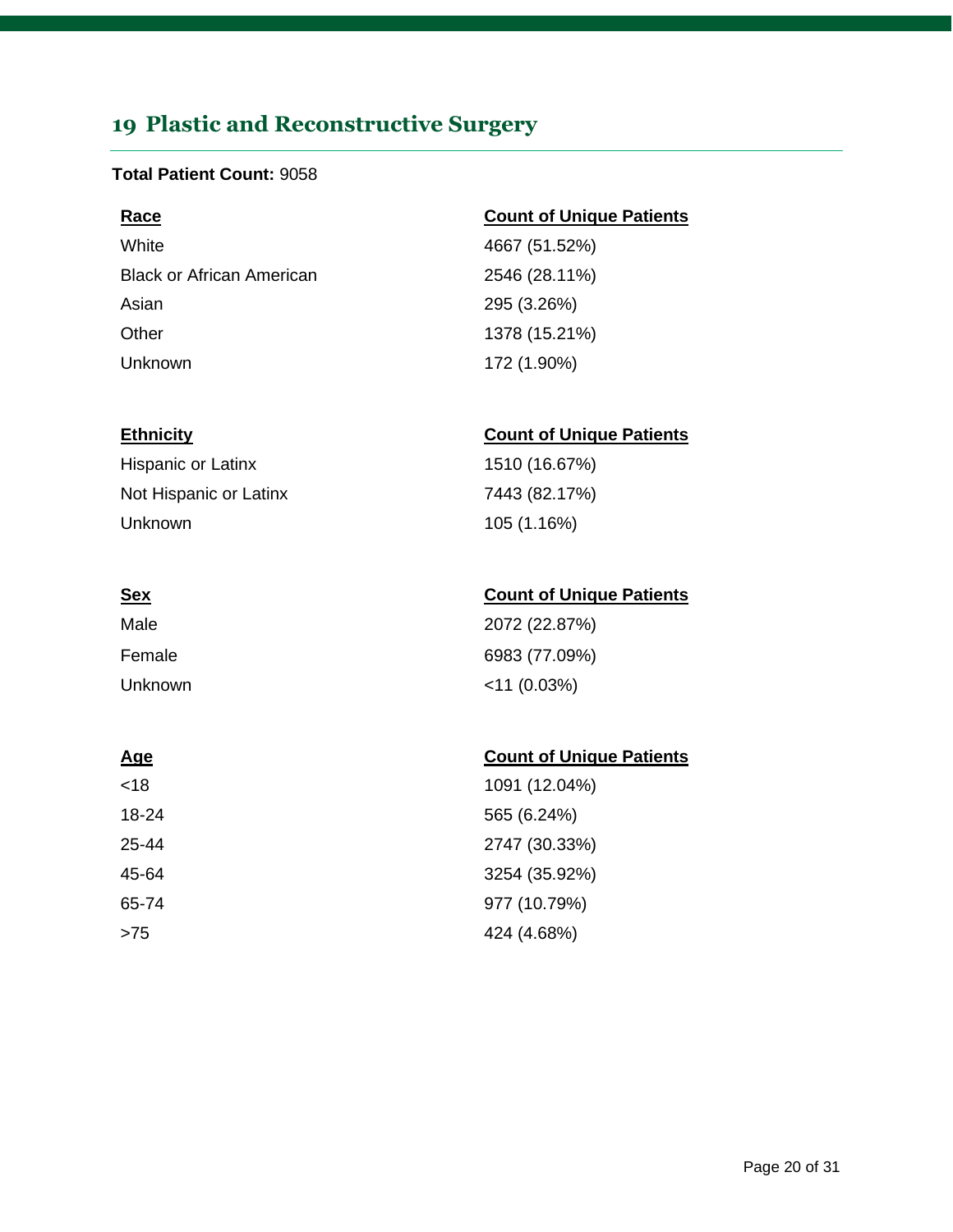## <span id="page-20-0"></span>**20 Sleep Medicine**

### **Total Patient Count:** 18,334

White 8169 (44.56%) Black or African American 6628 (36.15%) Asian 533 (2.91%) Other 2767 (15.09%) Unknown 237 (1.29%)

Hispanic or Latinx 3385 (18.46%) Not Hispanic or Latinx 14,793 (80.69%) Unknown 156 (0.85%)

| Male    | 8907 (48.59%)  |
|---------|----------------|
| Female  | 9426 (51.41%)  |
| Unknown | $<$ 11 (0.00%) |

| <18   | 204 (1.11%)   |
|-------|---------------|
| 18-24 | 398 (2.17%)   |
| 25-44 | 4847 (26.44%) |
| 45-64 | 7322 (39.94%) |
| 65-74 | 3449 (18.81%) |
| >75   | 2114 (11.53%) |

### **Race Count of Unique Patients**

### **Ethnicity Count of Unique Patients**

### **Sex Count of Unique Patients**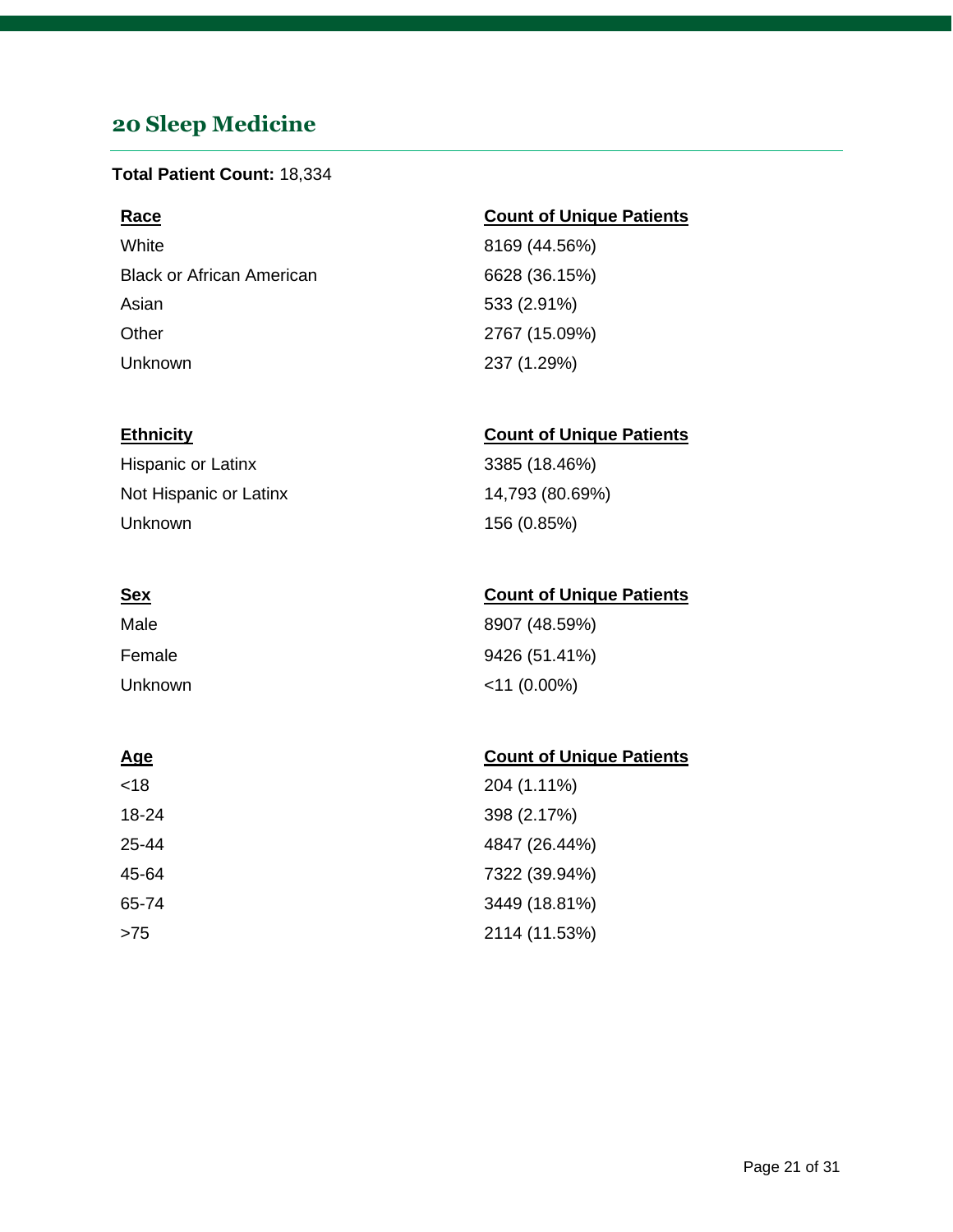## <span id="page-21-0"></span>**21 Psychology**

### **Total Patient Count:** 8556

White 3932 (45.96%) Black or African American 3048 (35.62%) Asian 205 (2.40%) Other 1260 (14.73%) Unknown 111 (1.30%)

Hispanic or Latinx 1589 (18.57%) Not Hispanic or Latinx 6898 (80.62%) Unknown 69 (0.81%)

| Male    | 2795 (32.67%) |
|---------|---------------|
| Female  | 5761 (67.33%) |
| Unknown | $0(0.00\%)$   |

### **Age** Count of Unique Patients

| <18   | 25 (0.29%)    |
|-------|---------------|
| 18-24 | 310 (3.62%)   |
| 25-44 | 3017 (35.26%) |
| 45-64 | 3129 (36.57%) |
| 65-74 | 1196 (13.98%) |
| >75   | 879 (10.27%)  |

### **Race Count of Unique Patients**

### **Ethnicity Count of Unique Patients**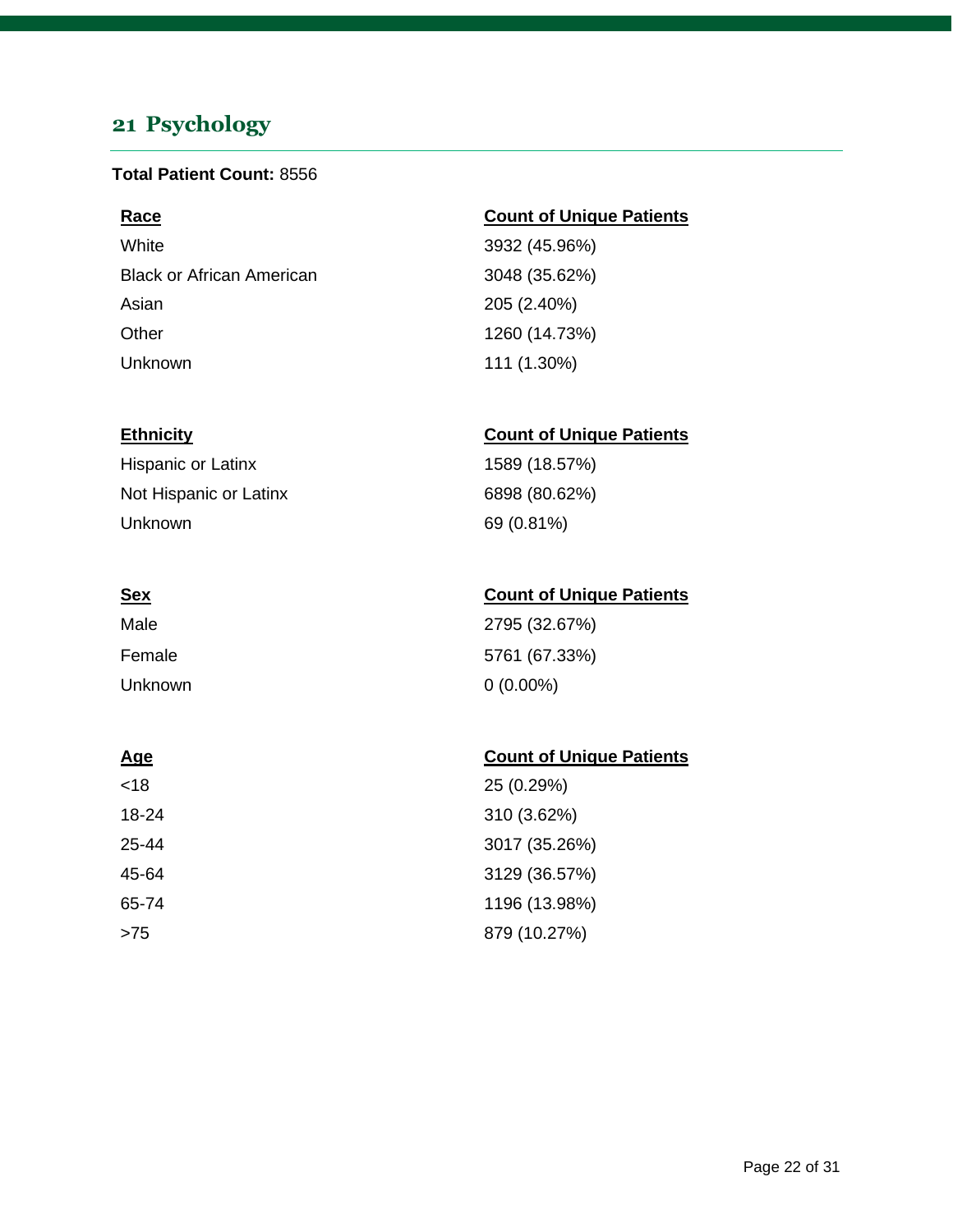## <span id="page-22-0"></span>**22 Pediatrics**

### **Total Patient Count:** 106,532

White 43,966 (41.27%) Black or African American 30,654 (28.77%) Asian 4093 (3.84%) Other 24,626 (23.12%) Unknown 3193 (3.00%)

### **Race Count of Unique Patients**

### **Ethnicity Count of Unique Patients**

Hispanic or Latinx 34,506 (32.39%) Not Hispanic or Latinx 70,574 (66.25%) Unknown 1452 (1.36%)

| Male    | 50,492 (47.40%) |
|---------|-----------------|
| Female  | 56,035 (52.60%) |
| Unknown | $<$ 11 (0.01%)  |

| <18   | 67,858 (63.70%) |
|-------|-----------------|
| 18-24 | 15,746 (14.78%) |
| 25-44 | 12,824 (12.04%) |
| 45-64 | 5393 (5.06%)    |
| 65-74 | 2281 (2.14%)    |
| >75   | 2430 (2.28%)    |

### **Sex Count of Unique Patients**

| 67,858 (63.70%) |
|-----------------|
| 15,746 (14.78%) |
| 12,824 (12.04%) |
| 5393 (5.06%)    |
| 2281 (2.14%)    |
| 2430 (2.28%)    |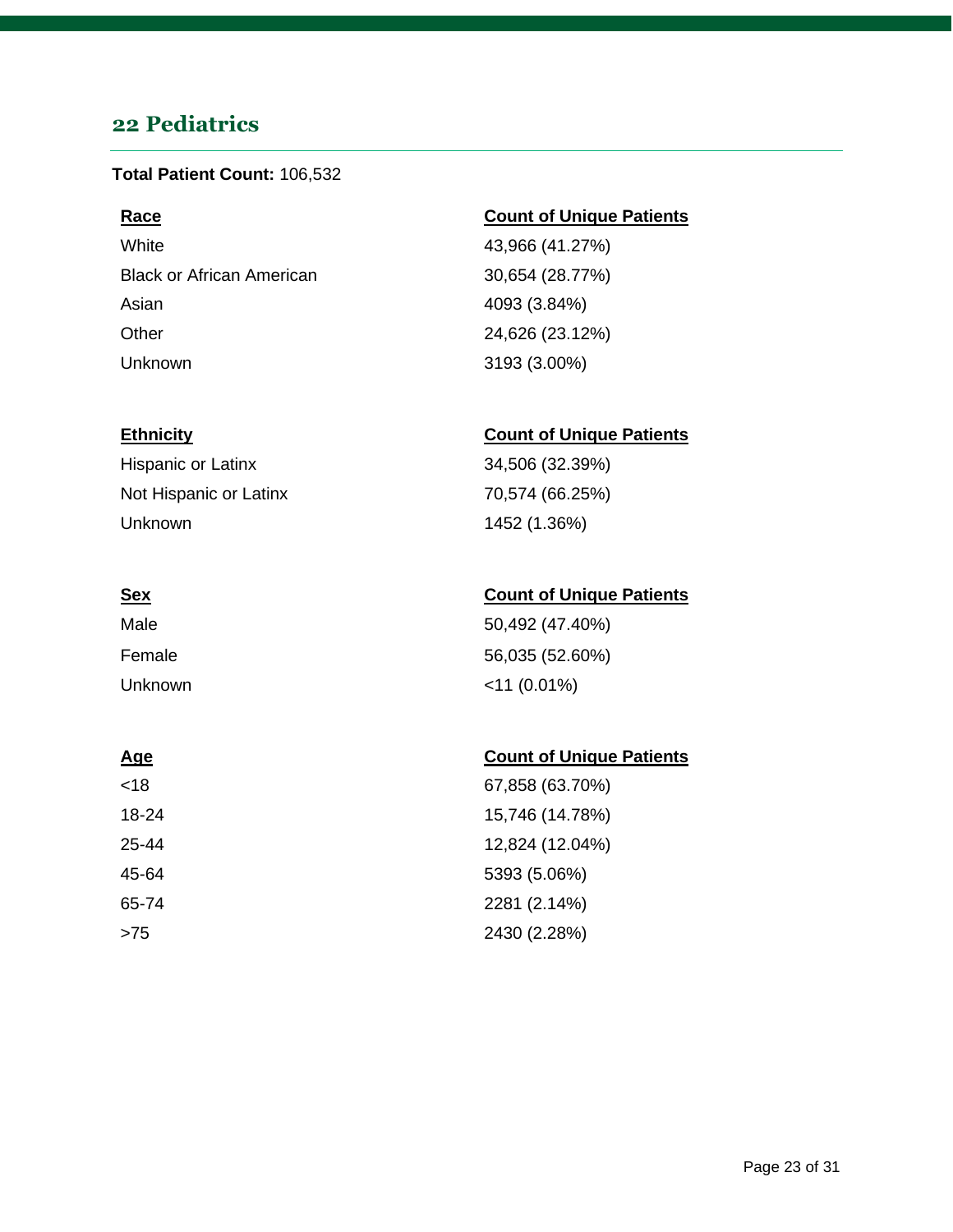## <span id="page-23-0"></span>**23 Allergy**

### **Total Patient Count:** 22,440

White 11,703 (52.15%) Black or African American 6568 (24.81%) Asian 998 (4.45%) Other 3588 (15.99%) Unknown 583 (2.60%)

Hispanic or Latinx 4180 (18.63%) Not Hispanic or Latinx 17,875 (79.66%) Unknown 385 (1.72%)

| Male    | 7427 (33.10%)   |
|---------|-----------------|
| Female  | 15,013 (66.90%) |
| Unknown | $0(0.00\%)$     |

### **Age** Count of Unique Patients

| <18   | 3932 (17.52%) |
|-------|---------------|
| 18-24 | 1546 (6.89%)  |
| 25-44 | 7465 (33.27%) |
| 45-64 | 5841 (26.03%) |
| 65-74 | 2340 (10.43%) |
| >75   | 1316 (5.86%)  |

### **Race Count of Unique Patients**

### **Ethnicity Count of Unique Patients**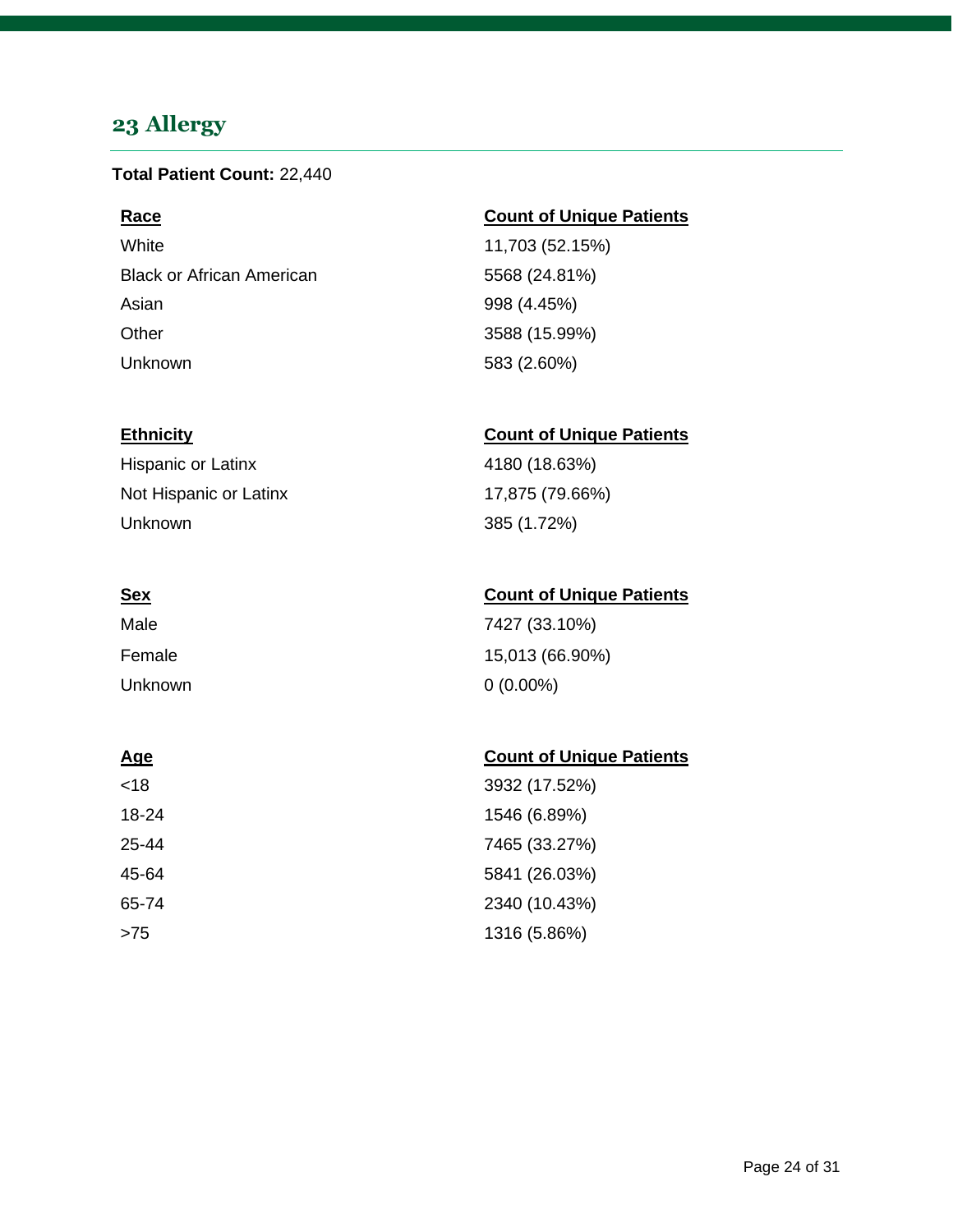## <span id="page-24-0"></span>**24 Neurosurgery**

### **Total Patient Count:** 41,564

White 29,187 (70.22%) Black or African American 6587 (15.85%) Asian 1047 (2.52%) Other 4236 (10.19%) Unknown 507 (1.22%)

Hispanic or Latinx 4967 (11.95%) Not Hispanic or Latinx 36,261 (87.24%) Unknown 336 (0.81%)

| Male    | 18,984 (45.67%) |
|---------|-----------------|
| Female  | 22,580 (54.33%) |
| Unknown | $0(0.00\%)$     |

### **Age** Count of Unique Patients

| <18   | 715 (1.72%)     |
|-------|-----------------|
| 18-24 | 700 (1.68%)     |
| 25-44 | 6230 (14.99%)   |
| 45-64 | 15,103 (36.34%) |
| 65-74 | 9655 (23.23%)   |
| >75   | 9161 (22.04%)   |

### **Race Count of Unique Patients**

### **Ethnicity Count of Unique Patients**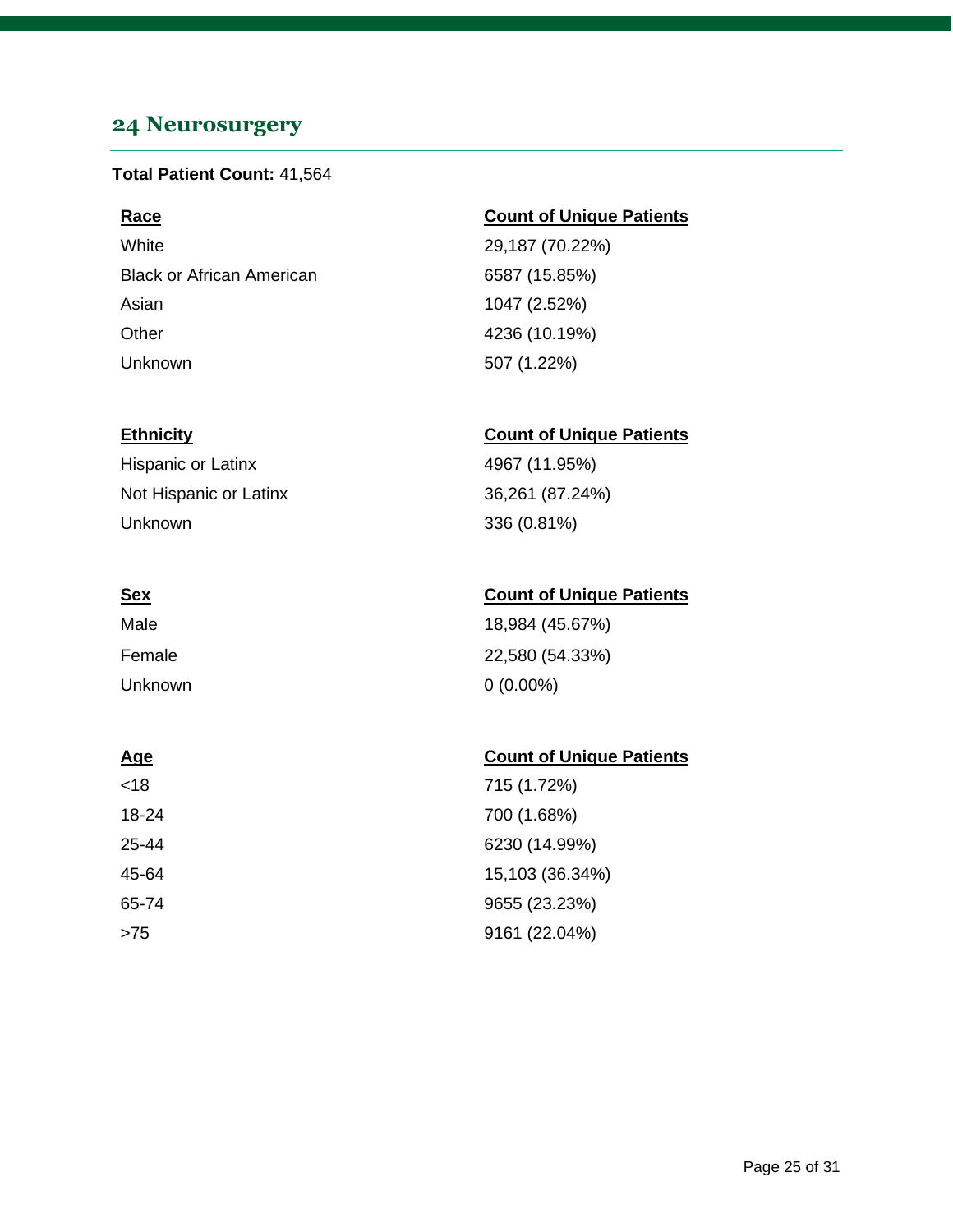## <span id="page-25-0"></span>**25 Dermatology**

### **Total Patient Count:** 89,411

White 51,437 (57.53%) Black or African American 18,330 (20.50%) Asian 3888 (4.35%) Other 13,441 (15.03%) Unknown 2315 (2.59%)

Hispanic or Latinx 15,378 (17.20%) Not Hispanic or Latinx 72,446 (81.03%) Unknown 1587 (1.77%)

| Male    | 34,395 (38.47%) |
|---------|-----------------|
| Female  | 55,014 (61.53%) |
| Unknown | $<$ 11 (0.00%)  |

### **Age** Count of Unique Patients

| <18   | 6277 (7.02%)    |
|-------|-----------------|
| 18-24 | 5683 (6.36%)    |
| 25-44 | 29,058 (32.50%) |
| 45-64 | 24,364 (27.25%) |
| 65-74 | 12,393 (13.86%) |
| >75   | 11,636 (13.01%) |

### **Race Count of Unique Patients**

### **Ethnicity Count of Unique Patients**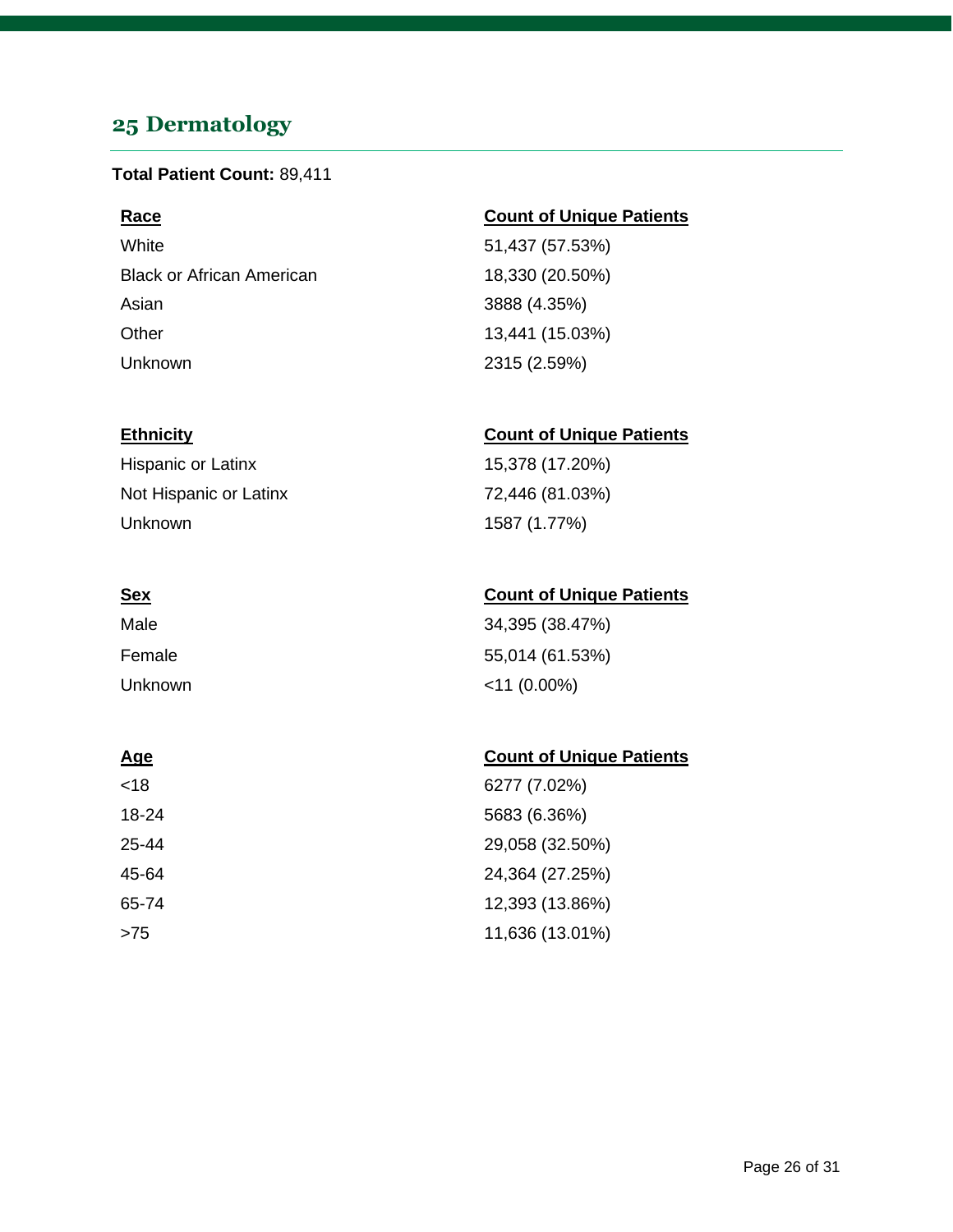## <span id="page-26-0"></span>**26 Obstetrics and Gynecology**

### **Total Patient Count:** 57,843

White 21,450 (37.08%) Black or African American 21,820 (37.72%) Asian 2973 (5.14%) Other 10,263 (17.74%) Unknown 1337 (2.31%)

Hispanic or Latinx 12,238 (21.16%) Not Hispanic or Latinx 44,674 (77.23%) Unknown 931 (1.61%)

| Male    | 21 (0.04%)      |
|---------|-----------------|
| Female  | 57,821 (99.95%) |
| Unknown | $<$ 11 (0.00%)  |

| <18   | 181 (0.31%)     |
|-------|-----------------|
| 18-24 | 4061 (7.02%)    |
| 25-44 | 35,668 (61.66%) |
| 45-64 | 13,471 (23.29%) |
| 65-74 | 3094 (5.35%)    |
| >75   | 1368 (2.37%)    |

### **Race Count of Unique Patients**

### **Ethnicity Count of Unique Patients**

### **Sex Count of Unique Patients**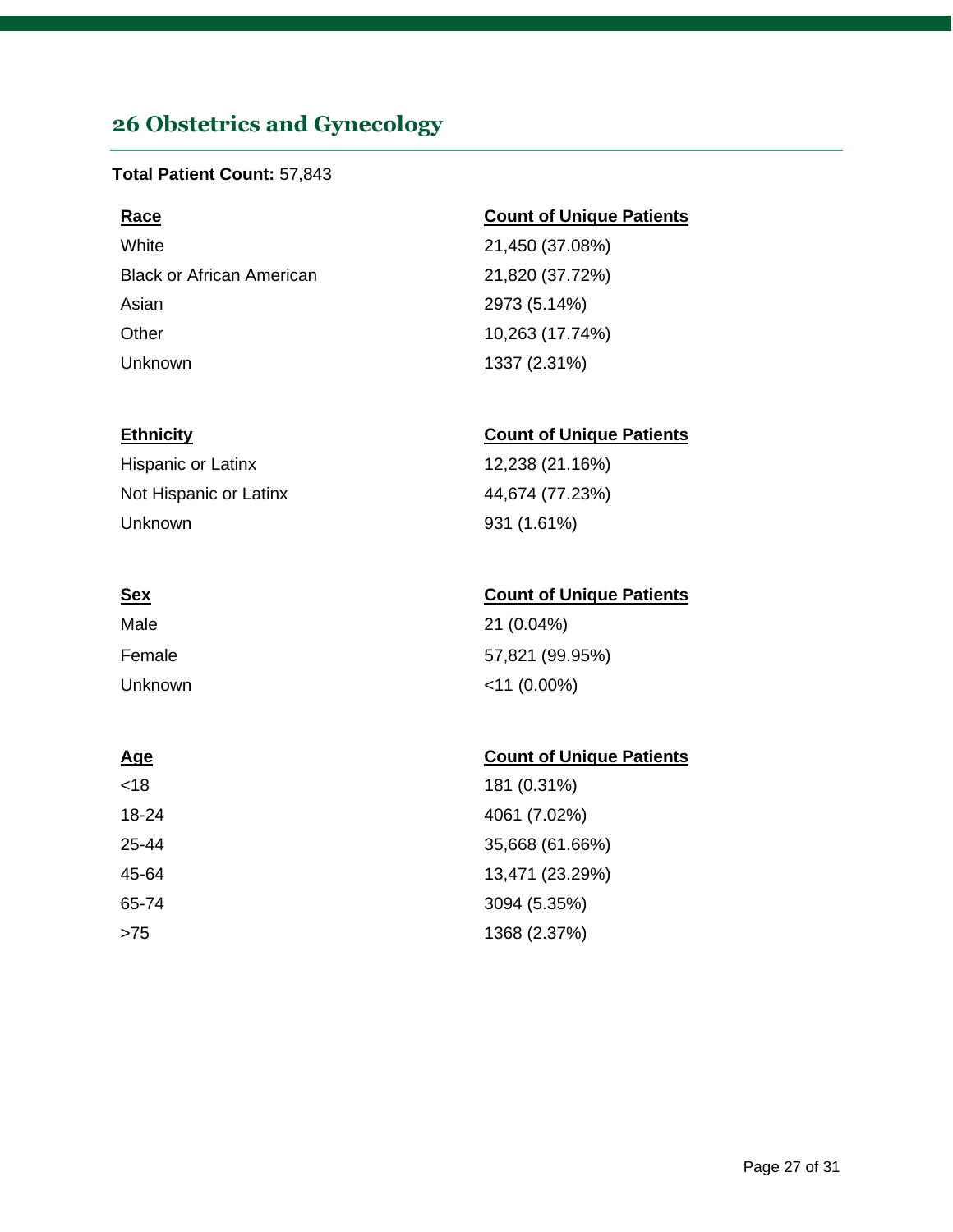## <span id="page-27-0"></span>**27 Ophthalmology**

### **Total Patient Count:** 56,889

White 29,301 (51.51%) Black or African American 14,677 (25.80%) Asian 2543 (4.47%) Other 9145 (16.08%) Unknown 1223 (2.15%)

Hispanic or Latinx 10,233 (17.99%) Not Hispanic or Latinx 45,849 (80.59%) Unknown 807 (1.42%)

## Male 23,108 (40.62%) Female 33,781 (59.38%) Unknown 0 (0.00%)

| <18   | 3128 (5.50%)    |
|-------|-----------------|
| 18-24 | 1646 (2.89%)    |
| 25-44 | 9492 (16.69%)   |
| 45-64 | 15,448 (27.15%) |
| 65-74 | 12,213 (21.47%) |
| >75   | 14,962 (26.30%) |

### **Race Count of Unique Patients**

### **Ethnicity Count of Unique Patients**

### **Sex Count of Unique Patients**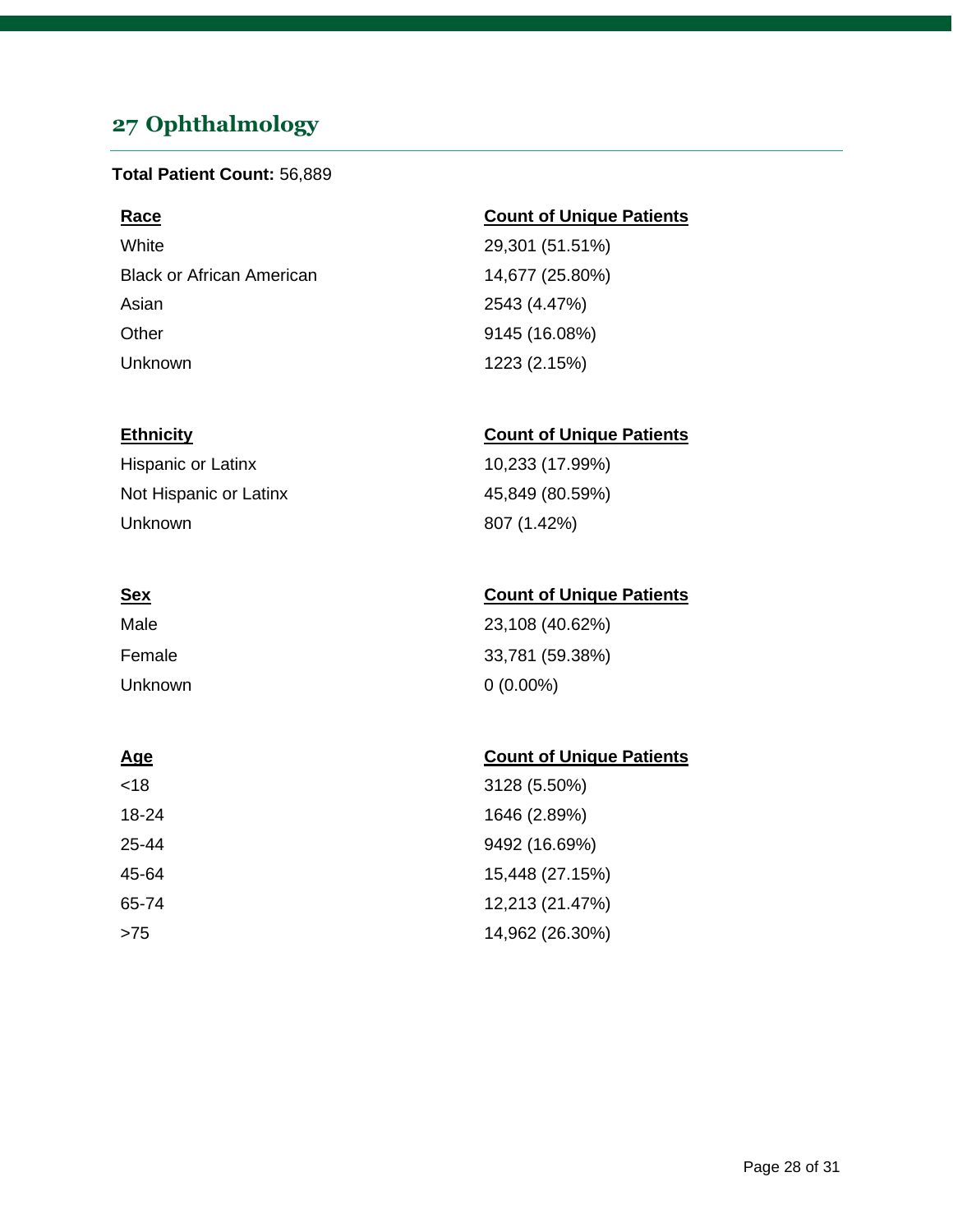## <span id="page-28-0"></span>**28 Gastro/Gastroenterology**

### **Total Patient Count:** 69,547

White 35,831 (51.52%) Black or African American 21,196 (30.48%) Asian 2256 (3.24%) Other 9386 (13.50%) Unknown 878 (1.26%)

Hispanic or Latinx 11,703 (16.83%) Not Hispanic or Latinx 57,324 (82.43%) Unknown 520 (0.75%)

## Male 26,588 (38.23%) Female 42,957 (61.77%) Unknown <11 (0.00%)

| <18   | 193 (0.28%)     |
|-------|-----------------|
| 18-24 | 1339 (1.93%)    |
| 25-44 | 16,379 (23.55%) |
| 45-64 | 25,040 (36.00%) |
| 65-74 | 14,584 (20.97%) |
| >75   | 12,012 (17.27%) |

### **Race Count of Unique Patients**

### **Ethnicity Count of Unique Patients**

### **Sex Count of Unique Patients**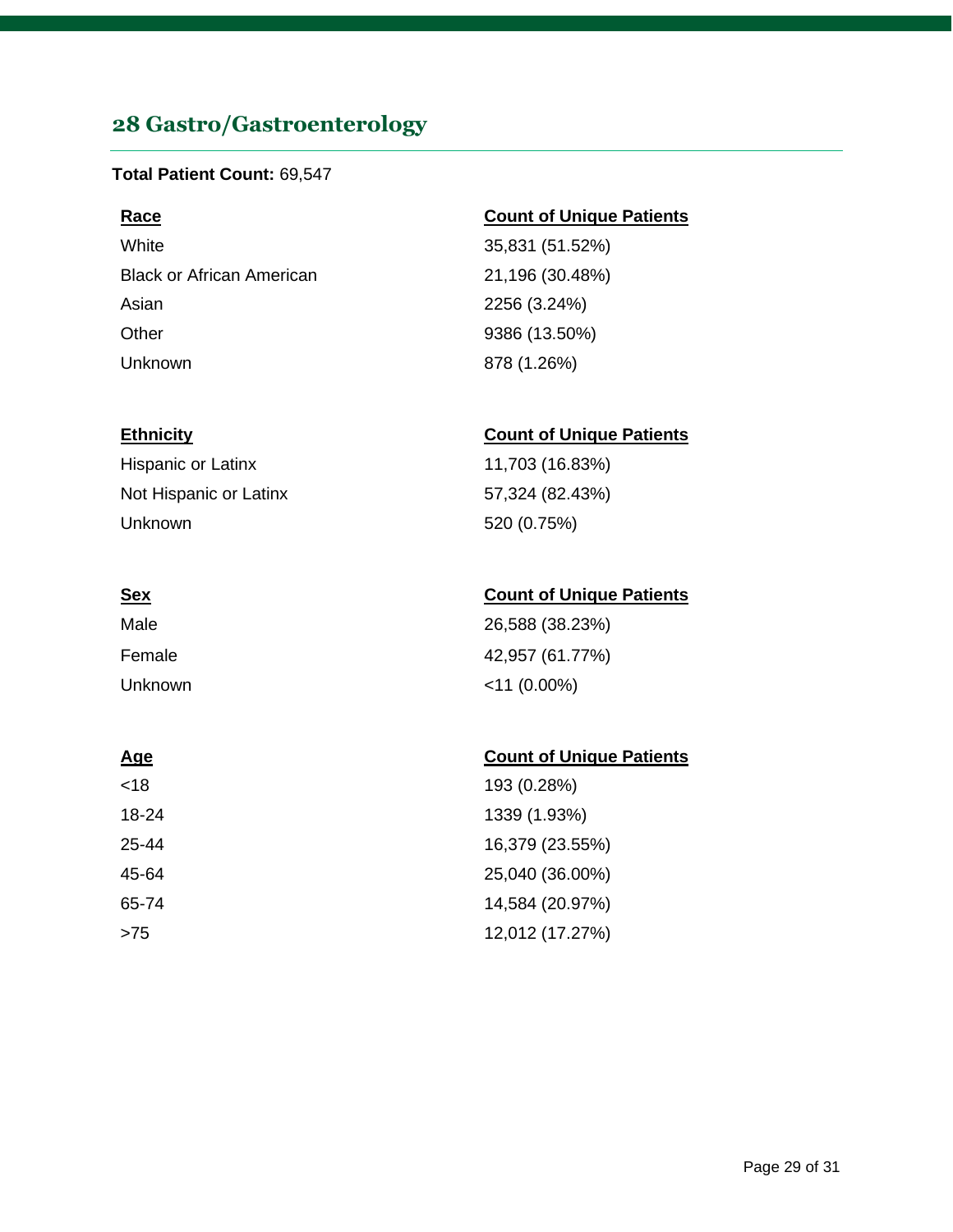## <span id="page-29-0"></span>**29 Oncology**

### **Total Patient Count:** 86,412

White 48,926 (56.62%) Black or African American 23,208 (26.86%) Asian 2362 (2.73%) Other 9379 (10.85%) Unknown 2537 (2.94%)

Hispanic or Latinx 11,351 (13.14%) Not Hispanic or Latinx 72,847 (84.30%) Unknown 2214 (2.56%)

| Male    | 33,794 (39.11%) |
|---------|-----------------|
| Female  | 52,616 (60.89%) |
| Unknown | $<$ 11 (0.00%)  |

| <18   | 2165 (2.51%)    |
|-------|-----------------|
| 18-24 | 2470 (2.86%)    |
| 25-44 | 14,745 (17.06%) |
| 45-64 | 27,510 (31.84%) |
| 65-74 | 18,764 (21.71%) |
| >75   | 20,758 (24.02%) |

### **Race Count of Unique Patients**

### **Ethnicity Count of Unique Patients**

### **Sex Count of Unique Patients**